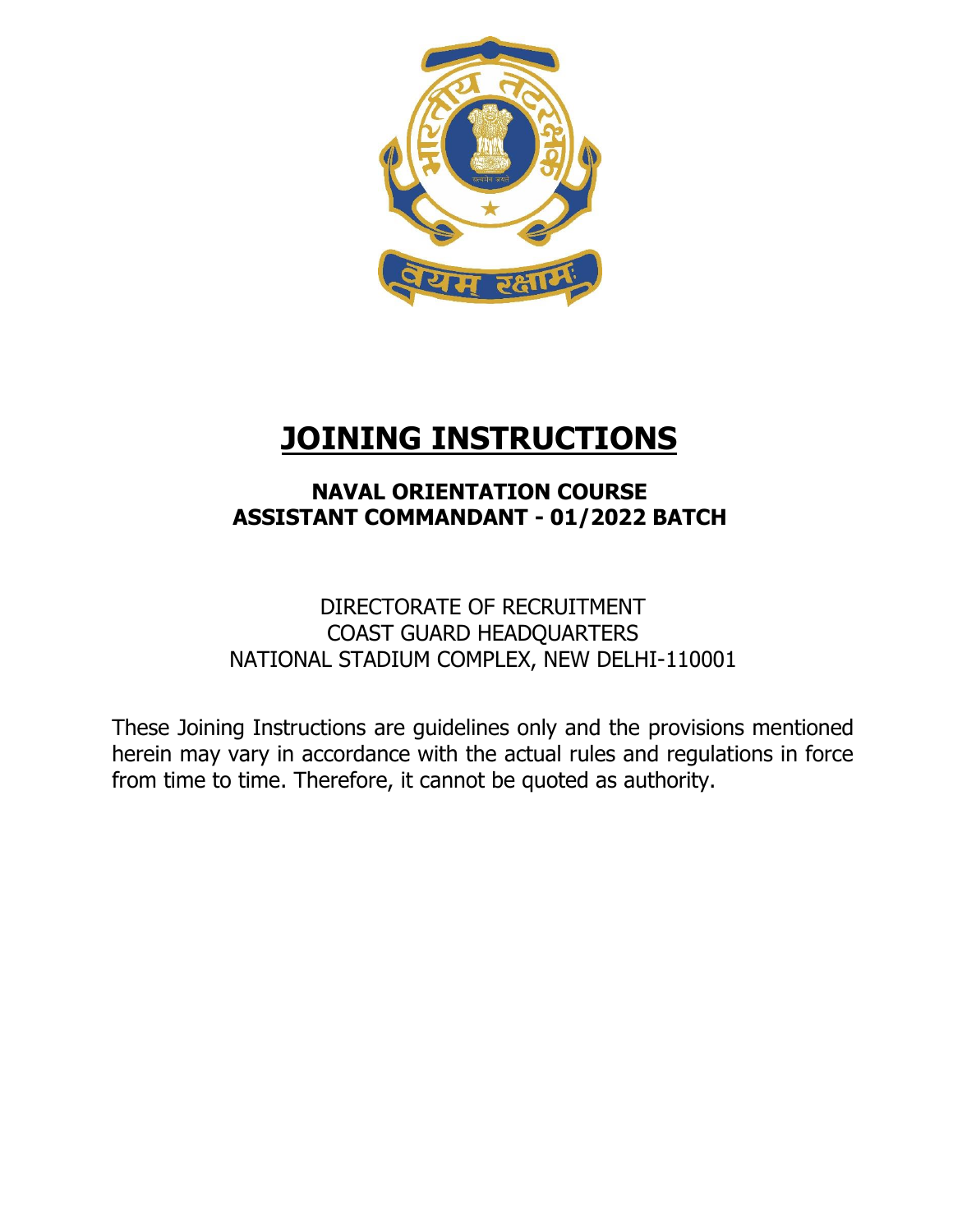# **LETTER OF ACKNOWLEDGEMENT (Fax/Speed Post/ Courier)**

Name of the Candidate \_\_\_\_\_\_\_\_\_\_\_\_\_\_\_\_\_\_\_\_\_\_\_ (In block letters) Address\_\_\_\_\_\_\_\_\_\_\_\_\_\_\_\_\_\_\_\_\_\_\_\_\_\_\_\_\_\_\_\_\_\_\_\_

Ph No: \_\_\_\_\_\_\_\_\_\_\_\_\_\_\_\_\_\_\_\_\_\_\_\_\_\_\_\_\_\_\_\_\_\_\_\_\_

The Commandant (for Training Captain) Indian Naval Academy Naval Academy PO, Ezhimala Kannur- 670310, Kerala **Fax No: 04985-223855**

# **SELECTION UNDER PERMANENT/SHORT SERVICE APPOINTMENT COURSE**

Sir,

1. I have the honour to acknowledge the receipt of Coast Guard Headquarters Letter dated entity selecting me for training as an Assistant Commandant (Permanent / Short Service Appointment).

|  |  |  |                                |  | I confirm that I will report to the Commandant, Indian Naval Academy on |  |  |
|--|--|--|--------------------------------|--|-------------------------------------------------------------------------|--|--|
|  |  |  | for the training commencing on |  |                                                                         |  |  |

3. I expect to reach Payyanur railway/ bus station at \_\_\_\_\_\_\_\_\_\_\_\_\_ (Time) on

(Date) by  $($ Date) by  $($  name and number of train/ bus).

Yours faithfully,

#### **Copy to:**

 $\overline{\phantom{a}}$ 

The Principal Director (Recruitment) Directorate of Recruitment Coast Guard Recruitment Centre C-1, Sector-62, Noida- 201 309 Tele/fax No: 0120-2975812

**Note**: Send the original of the acknowledgement to Commandant, Indian Naval Academy immediately on receipt of the Joining Instructions. Duplicate copy is to be sent to The Principal Director (Recruitment).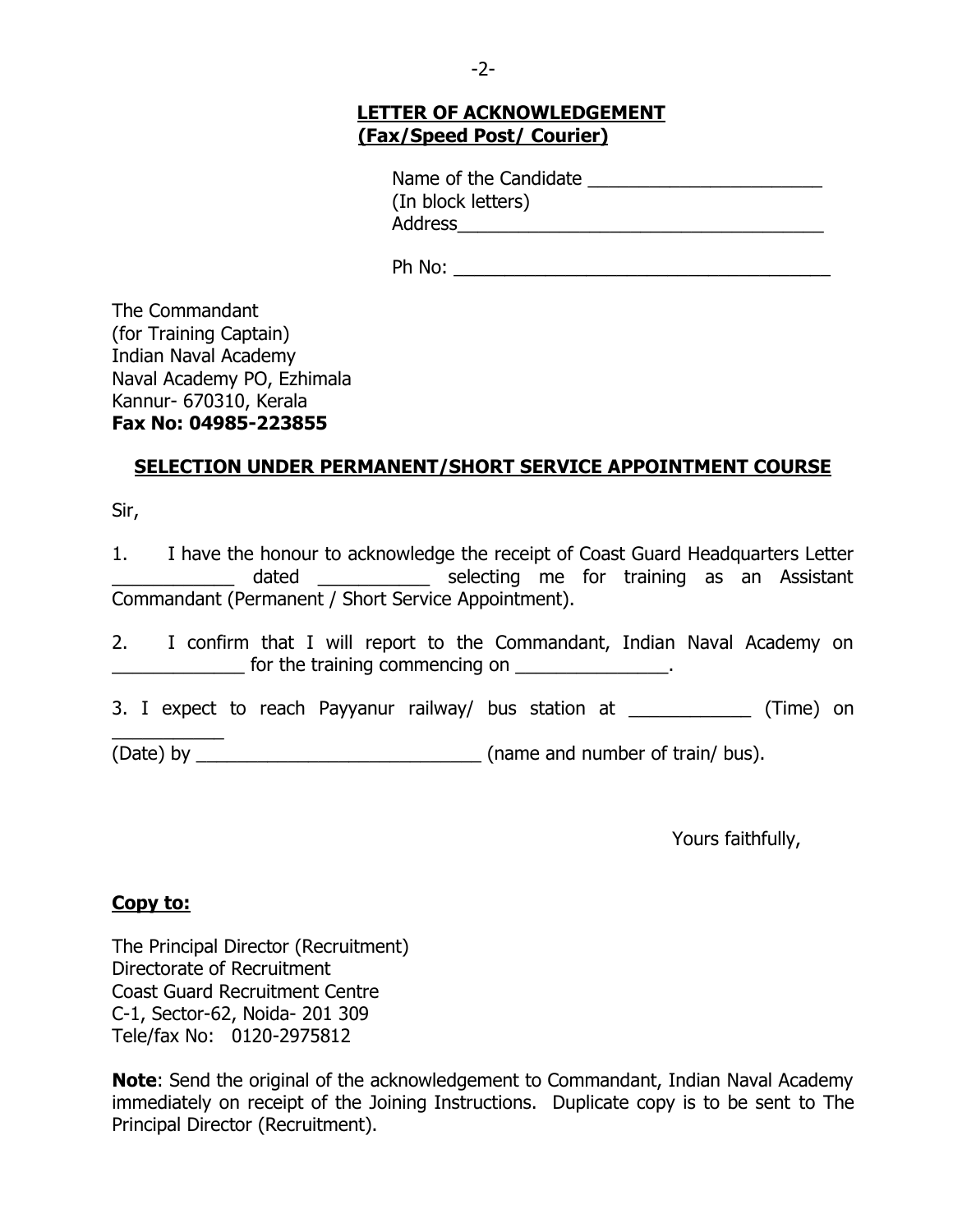# **PART 1- GENERAL**

#### **EZHIMALA - GOD'S OWN LAND**

1. The name `Ezhimala' is believed to have been derived from the seven hills ('Ezhu' means seven and 'Mala' means hill in Malayalam) that dominate the skyline of this area. The place was also known as 'Elimalai' meaning 'Rat Hill' ('Eli' in Malayalam means rat). Yet another legend has it that the name was derived from `Ezhil Malai' meaning Land of Beauty ('Ezhil' means beauty). Folklore has it that the seven hills are parts of the `Rishabadri' mountain that fell to earth when Lord Hanuman was carrying the mountain with Mrityu Sanjivani and other herbs to Lanka for Laksham's treatment after he was critically injured and lying in coma during the epic battle of Ramayana. As though, to substantiate this, the area has many rare medicinal herbs.

2. **History.** During the Sangam era, approximately 1500 years ago, `Ezhimala' was known as `Ezhimalai'. Sangam literature gives us a vivid picture of the life of people at Ezhimala. In 500 AD there were three main kingdoms spanning the modern state of Kerala viz, Aynad in the South, Cheranad in the Centre and Ezhimalainad in the North. The modern districts of Kannur and Kasargode were part of Ezhimalai and ruled by `Nanan'. At its zenith Nanan's rule extended up to Waynad and Gudalur in the foothills of the Western Ghats, bordering the present day Mysore district in Karnataka. It is believed that Nanan buried an immense treasure of coins in 491 AD in the foothills of Ezhimala. The Kolathiri Raja took over the reins of the kingdom from the Nanan dynasty in the 14th century AD. The Kolathiri Raja translated the name `Ezhimalai' into 'Saptasilam' for the seven hills that dominate the area. In the 18th century Tipu Sultan captured the area and it fell into the hands of the British, after they defeated Tipu Sultan in the third Mysore War.

3. **Location.** Indian Naval Academy, Ezhimala is situated approximately 35 km North of Kannur (Cannanore) and 135 km South of Mangalore, on the West Coast of peninsular India.

4. **Climate.** Ezhimala has a tropical climate. Exceptionally heavy rainfall is experienced during monsoons, which lasts from May/June to December. The summer months i.e. from March to May/June are hot and humid. The period between months of January to March is mild. The average annual rainfall is about 350 cm and temperatures range between 21° to 31° C during November to February and 27° to 38° C in summers. The relative humidity in the area is fairly high through the year.

5. **Clothing.** Tropical clothes are worn throughout the year. Light woolens may,however, be carried for use during outstation visits.

6. **Languages Spoken.** Malayalam is the lingua franca of the area. However, English can be understood and spoken by majority of the local population. Hindi is understood, but not spoken by the people.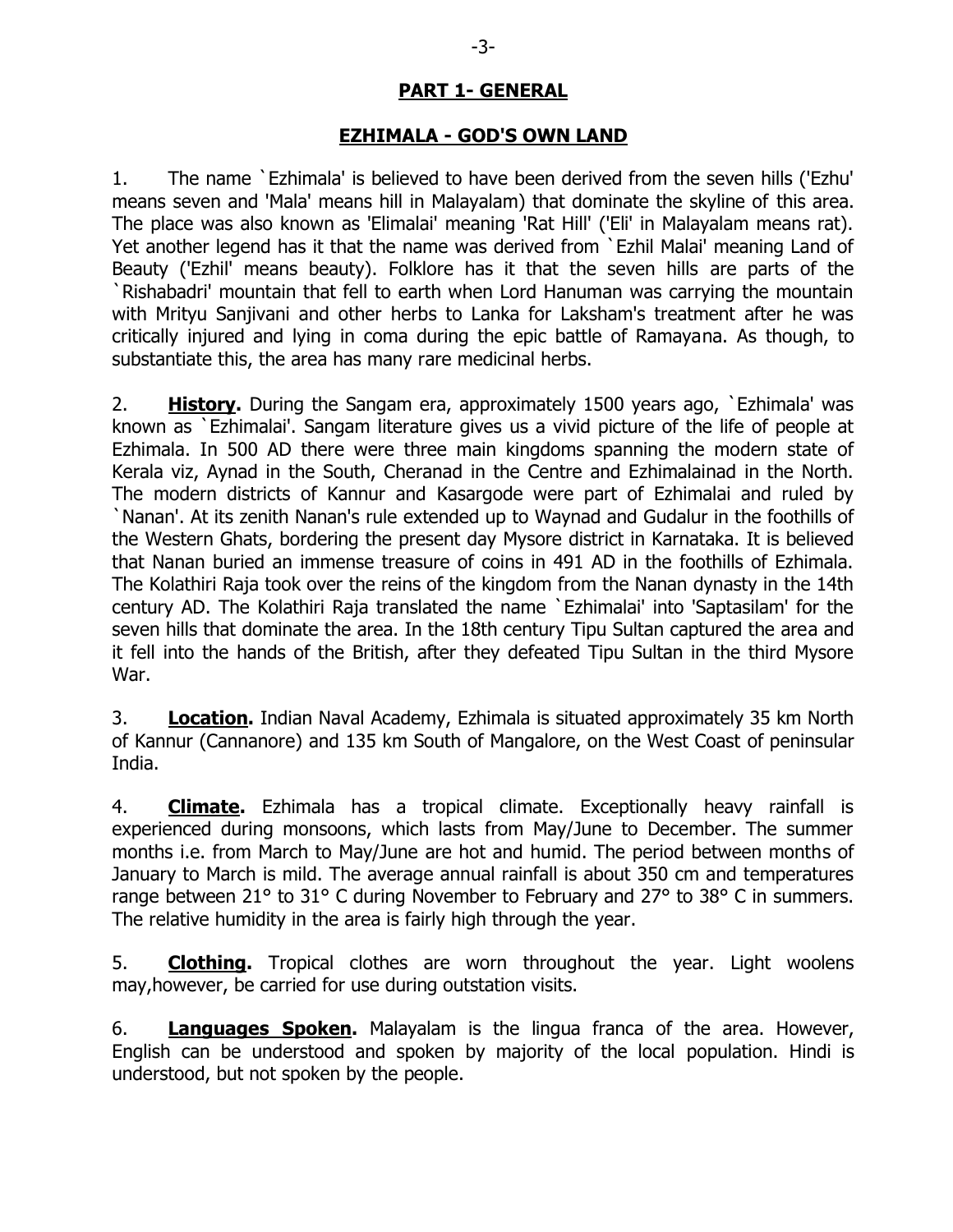#### **USEFUL ADMINISTRATIVE DETAILS**

7. **Postal Particulars.** The Indian Naval Academy has a full-fledged post office. The postal and telegraphic address during your stay at the Academy will be as follows:-

#### (a) **Postal Address**. Asst Comdt

Indian Naval Academy, Naval Academy PO Ezhimala, Kannur, Kerala- 670 310

(b) **Official Address**. All official letters must be addressed to The Commandant, Indian Naval Academy on the following address:

> The Commandant (for Flotilla Captain) Indian Naval Academy, Naval Academy PO Ezhimala, Kannur, Kerala- 670 310

#### 8. **Official E-Mail Address**. **ina-navy@nic.in**

#### 9. **Important Telephones**.

| <b>Ser</b> | <b>Designation</b>          | <b>Telephone</b>           | <b>Remarks</b> |
|------------|-----------------------------|----------------------------|----------------|
| (a)        | <b>Training Office</b>      | 04985-224165               | 0900-1700 hrs  |
| (b)        | Adjutant                    | 04985-224164               | 0900-1700 hrs  |
| (C)        | <b>Academy Duty Officer</b> | 9446032132                 | 1700-0900 hrs  |
| (d)        | Flotilla Duty Officer       | 04985-222786<br>9447812930 | 1700-0900 hrs  |
| 'e`        | Course Officer, Coast Guard | 04985-225077               | 0900-1700 hrs  |
| (f)        | INA Fax no.                 | 04985-223855               |                |

10. **Travelling**. You have to travel by train/Air at your own expense while joining the Indian Naval Academy. The nearest railway station from the Academy is Payyanur. Trainees arriving from various destinations should disembark at Payyanur Station. Details of trains to/from Payyanur are covered in Appendix A. Payyanur station can be reached as follows:

(a) **Rail**. All trains on the Konkan Railway route except Rajdhani Express (plying between Delhi -Thiruvananthapuram), Sampark Kranti Express (plying between Chandigarh — Thiruvananthapuram), Jodhpur Express (plying between Jodhpur-Thiruvananthapuram) and Jaipur Maru Sagar Express (plying between Jaipur - Ernakulam) halt at Payyanur. The nearest stop for Rajdhani, Sampark Kranti, Jodhpur and Jaipur Maru Sagar Express is Kannur.

(b) **Road**. NH 17 connects Payyanur with Kannur and Mangalore. There are regular state government and private bus services connecting Payyanur to Kannur and Mangalore. Trainees arriving by bus are to disembark at Payyanur bus stand (located within Payyanur town, about four km from railway station).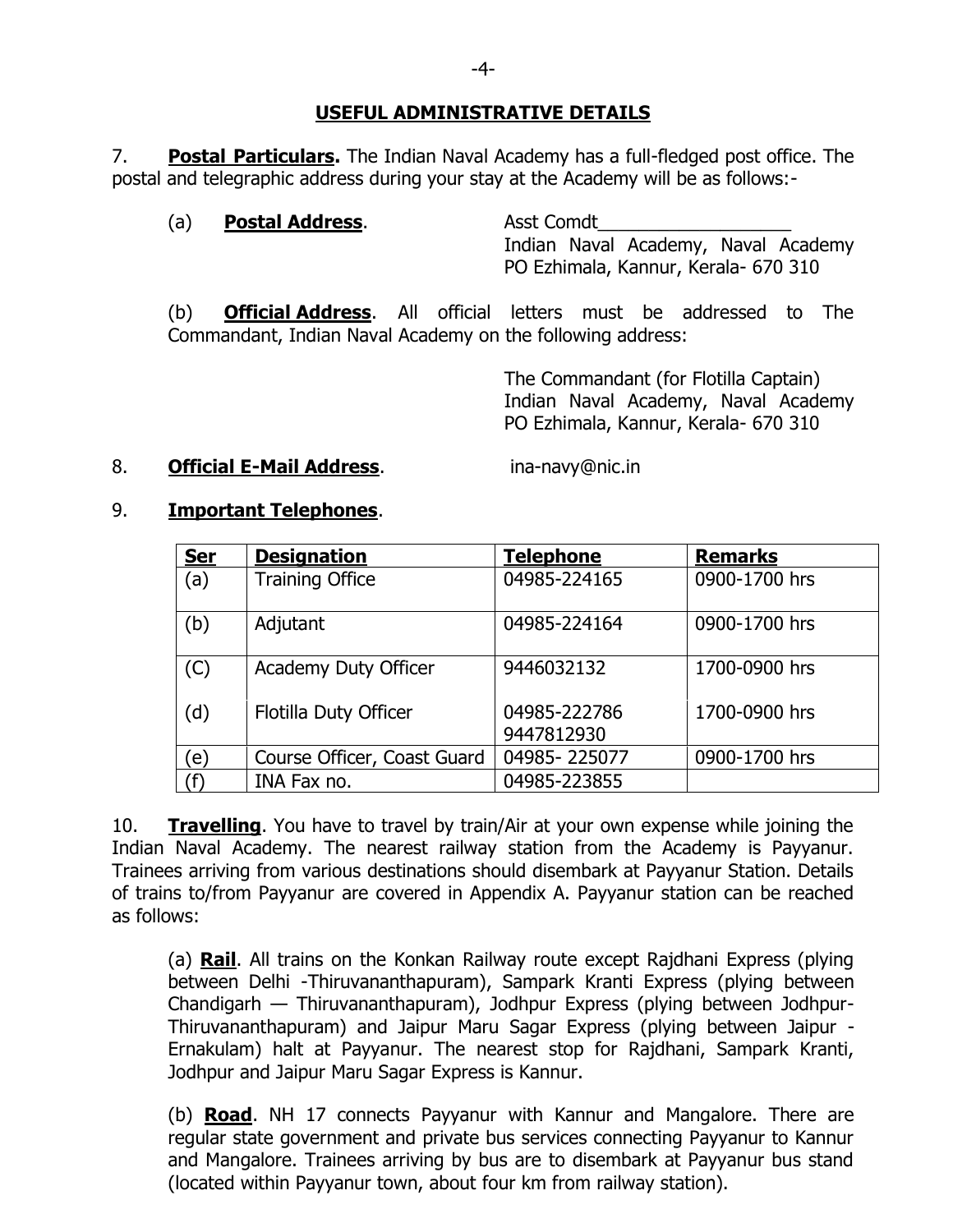(c) **Air**. Payyanur does not have any airport. The nearest airport is located at Mangalore, 135 km from Payyanur. Indian Airlines, Jet Airways and a number of private airlines operate services to and from Mangalore. The other airport is at Kozhikode (Calicut), 165 km from Payyanur. Both, Mangalore and Kozhikode, are well connected to Payyanur by road and rail.

11. **Transport to Indian Naval Academy**. You are required to intimate your arrival particulars to Indian Naval Academy, Ezhimala, by fax/ telegram / speed post/ e-mail at the earliest. A reception cell would be set up at Payyanur Railway Station on the days mentioned on your call letter. A suitable transport would be provided to convey you from Payyanur railway station to the Academy. If you arrive by any other means, you are requested to reach the Payyanur railway station on your own. The Payyanur bus stand and railway station are well connected by bus service/ auto rickshaw service. If you arrive on any other day, you are to make your own arrangements to reach the Academy. Trainees reporting at INA should be in formals (shirt & tie, trousers and leather shoes). In case of any difficulty or doubt you may contact the Training Office/ Flotilla Duty Officer/ Academy Duty Officer, Indian Naval Academy on telephone.

# 12. **Clothing**.

(a) **Personal Clothing**. A list of the minimum essential items required to be brought along by gentleman trainees while reporting to the Indian Naval Academy is given at Appendix B. It is advised to forward the measurement details of the trainee as per the given format covered in Appendix 'J' to zamstoreic@gmail.com. It is requested that all clothing/items indicated in the appendices mentioned ibid be necessarily carried while reporting for training. Additional clothing/items required thereafter shall be made available at the Academy.

(b) **Uniform.** Various Coast Guard uniforms will be stitched for you on arrival at Academy on payment basis. This expenditure is to be met by you upfront. The uniform allowance will be applicable in accordance with  $7<sup>th</sup>$  CPC/ Govt. rules. On completion of the course you will be required to carry all the uniforms thus acquired. It would thus be advisable to bring a 32" suitcase or equivalent and a handbag for the purpose. In case you do not bring these along with you, they can easily be purchased from the unit canteen. The money to purchase these will have to be brought in addition to the amount mentioned in Para 14 below.

(c) **Miscellaneous Clothing**. You will be required to purchase/ stitch certain items of personal clothing at the Academy. These would include squadron vests, squadron shorts, squadron T-shirts, Academy T-Shirts, Academy Track Suit, Academy Blazer, a lounge suit, Academy Tie and Academy Muftis.

13. **Documents**. The candidates are to hand over the original and two unattested photocopies each of the under mentioned documents on arrival at Indian Naval Academy:

- (a) Own Risk Certificate (Appendix 'D').
- (b) Declaration (Appendix `E').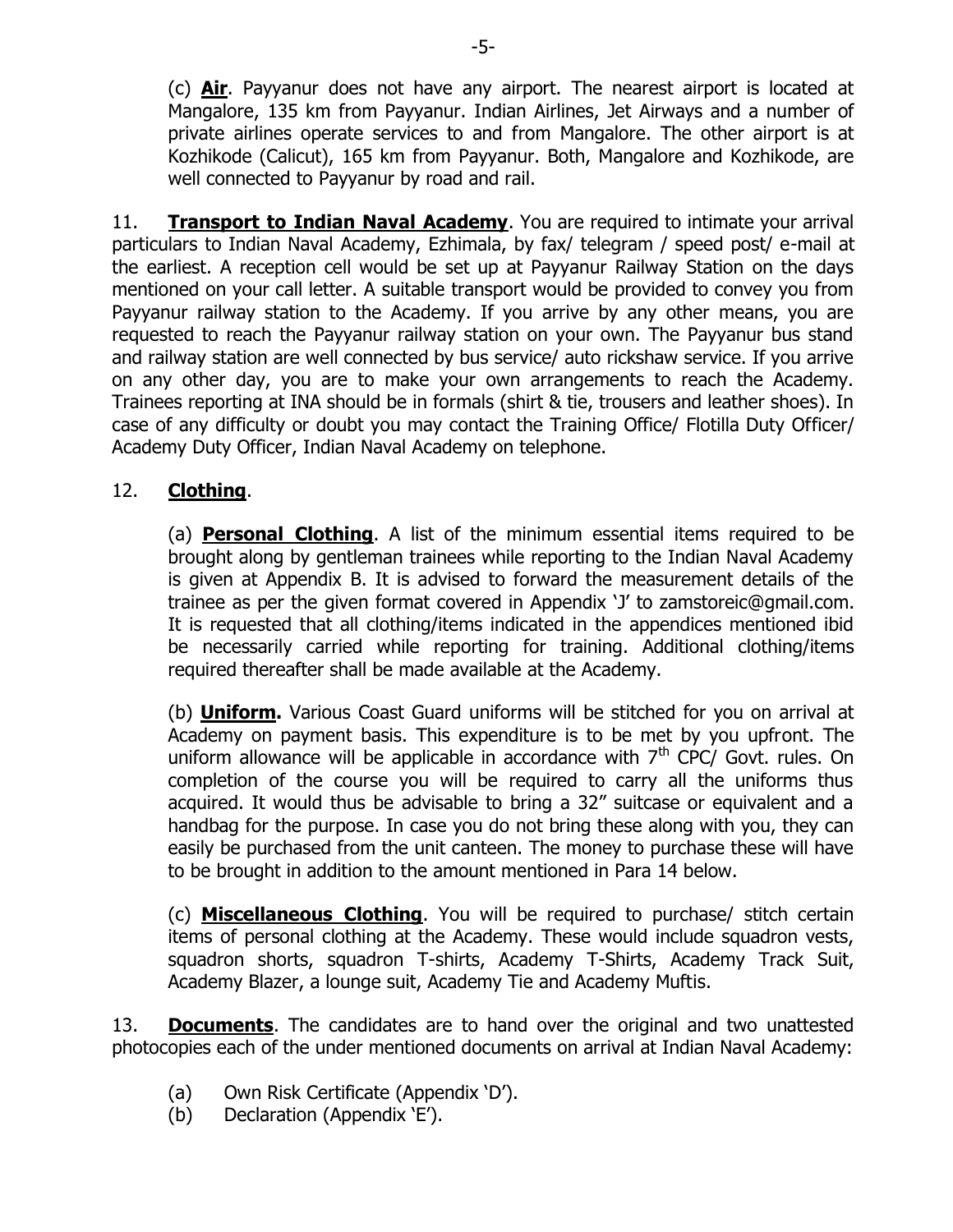(c) Bond (Appendix ‗F') to be executed jointly by the parent/guardian and the selected candidate on non-judicial stamp paper of a value of Rs. 100/-or as applicable to the state of your residence).

(d) Agreement (Appendix  $\overline{G}$ ) to be signed by the candidate selected for the Asst Comdt).

(e) Appointment letter sent by the Coast Guard Headquarters intimating selection of the candidate.

(f) Class X passing certificate (matriculation certificate).

(g) Class X mark sheet.

(h) Class XII passing certificate.

(j) Class XII mark sheet.

(k) Degree certificate.

(l) Degree final year mark sheet (including mark sheets for all previous years/ semesters).

(m) Aadhar Card, Voter Id and PAN Card (If applied for but not received then relevant documents).

(n) Certificate to be signed by parent/guardian of candidate and handed over by candidate at Indian Naval Academy, Ezhimala (Appendix ‗L').

(p) Form of certificate from candidate selected for Asst Comdt (Appendix ‗M').

- (q) Willingness certificate to join Indian Coast Guard (Appendix ‗N').
- (r) Identity certificate (Appendix ‗P').
- (s) Attestation form for detailed verification (Three Sets) (Appendix 'Q').
- (t) Caste certificate, if applicable.

14. **Deposit Money**. You are required to deposit a sum of **56,000**/- in your personal bank account which you can utilize during your training. Trainees are not permitted to keep in possession more than Rs 1000/-in cash. Delays are sometimes encountered in the remittance of pay into your bank accounts. The deposit money is thus a safety net to cater for basic expenditure during training, if a delay takes place in remittance of your pay into your saving bank account. This deposit money would be used to meet the following expenses:-

| <u>Sl.</u> | <b>Services</b>                                                                                                                                                                                         | <b>Charges</b>                          |
|------------|---------------------------------------------------------------------------------------------------------------------------------------------------------------------------------------------------------|-----------------------------------------|
| (a)        | Pocket/personal expenses                                                                                                                                                                                | $6,000/-@RS$<br>Rs.<br>1,000/-per month |
| (b)        | Expenses on laundry, civilian bearer,<br>Haircutting and other sundry services                                                                                                                          | $9480/-$<br>Rs.<br>Rs1580/-per month    |
| (c)        | Expenses on stitching/purchase of Academy blazer,<br>Uniforms, Academy tie, Academy mufti, formal wear<br>including footwear, Academy sportswear, jogging shoes,<br>jungle boots, swimming trunk/suits, | Rs. 34,300/-                            |
|            | satchels and other stationery                                                                                                                                                                           |                                         |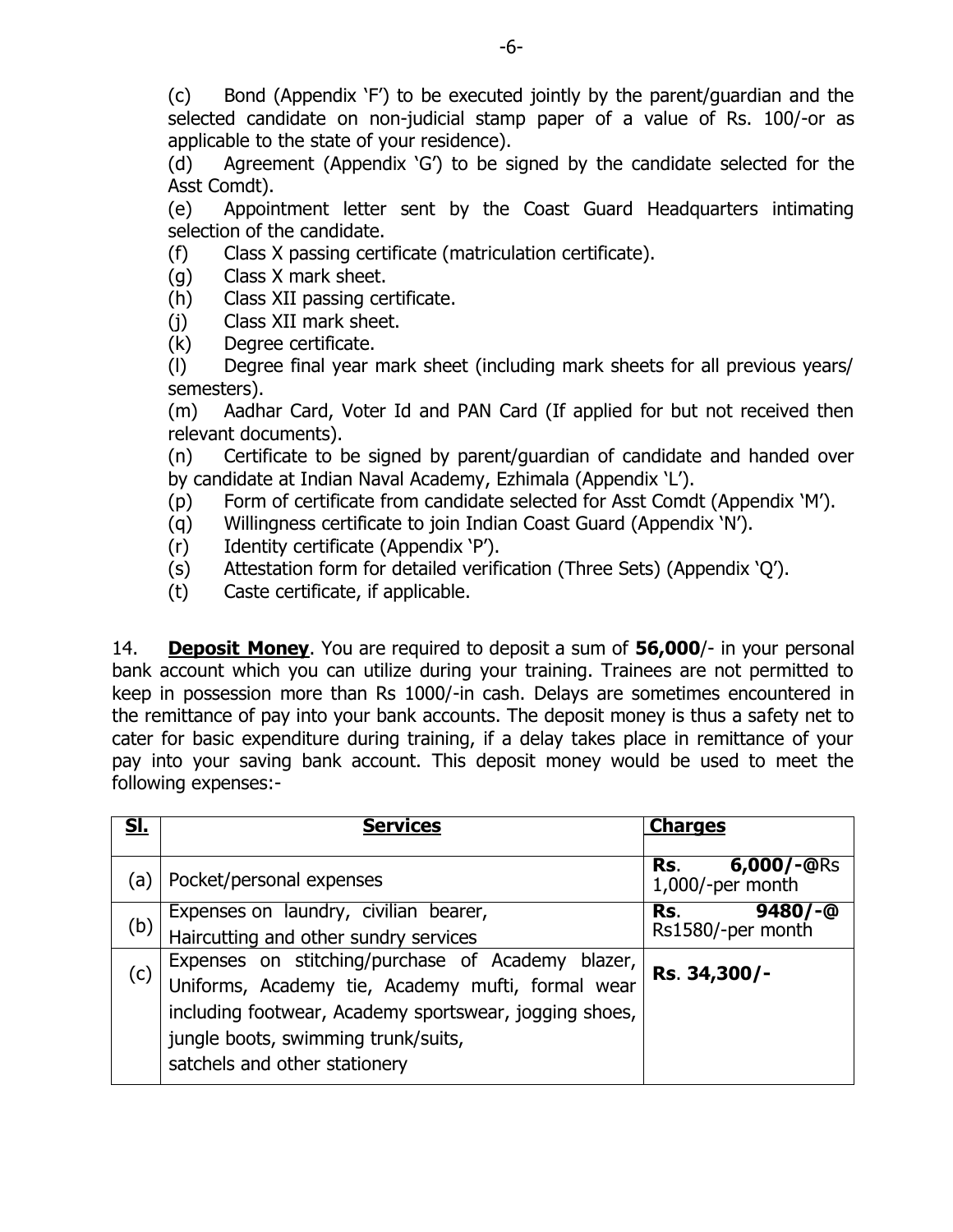| (d) | Travelling expenses for proceeding to next duty station<br>or home station on leave on Completion of the<br>term(though you would be entitled to free journey<br>warrants, you will have to meet other expenses<br>enroute) | Rs. 2,000/-                   |  |  |
|-----|-----------------------------------------------------------------------------------------------------------------------------------------------------------------------------------------------------------------------------|-------------------------------|--|--|
| (e) | Table money charge and subscriptions for<br>Cadets' Mess                                                                                                                                                                    | Rs 150/-@Rs 25/-<br>Per month |  |  |
|     |                                                                                                                                                                                                                             |                               |  |  |
|     | Contingency                                                                                                                                                                                                                 | Rs. 3,300/-                   |  |  |
| (g) | Rs. 600/-@Rs100/-<br>Squadron fund<br>per month                                                                                                                                                                             |                               |  |  |
|     | <b>Note</b> :- The amounts mentioned are subject to change without prior notice.                                                                                                                                            |                               |  |  |

15. **Initial Settling Down**. When you report at Indian Naval Academy you will be entering a regimented and disciplined environment, which is quite different from civilian life. Not many of you would have experienced such an environment. The stresses and strains that you will feel initially are a part of the settling down process. The academic, physical, mental and moral training that you will undergo is designed to achieve certain minimum standards for your all round development, which is a prerequisite for an officer.

16. **Encouragement from Parents**. Parents/Guardians of trainees may note that the initial stresses and strains that the trainee is undergoing may be evident from his letters to them from the Academy after reporting. They are advised to encourage and guide their child/ward to help him in adapting to and settling down in this disciplined environment. One of the ways of taking a step in this direction is to allow your son to travel alone from home to the Academy and not accompanying them on this journey.

17. **Resignation**. Despite all our encouragement and help, should you feel that you are unable to adapt to the service environment, you may resign from the service after paying the cost of training and allied charges as fixed by the Government of India from time to time. If you apply for resignation within a period of 14 days of reporting to the Academy, you shall be sent on leave pending formal and final approval from the Government. If you resign after 14 days, you will be allowed to proceed on leave pending withdrawal only on approval from Coast Guard Headquarters subject to final and formal approval from Government of India and recovery of cost of training and allied charges.

18. **Prohibited Items**. You are not to bring any of the following to the Academy:

(a) Dogs or other pets.

(b) Wireless sets (mobile phones if carried are to be deposited on arrival for safe keeping).

- (c) Car, motorcycle, bicycles.
- (d) Air guns, firearms and ammunition.
- (e) Private servants.
- (f) Wines, spirits, liquors, drugs and intoxicants.
- (g) Articles of value or jewelry.
- (h) Electric heaters.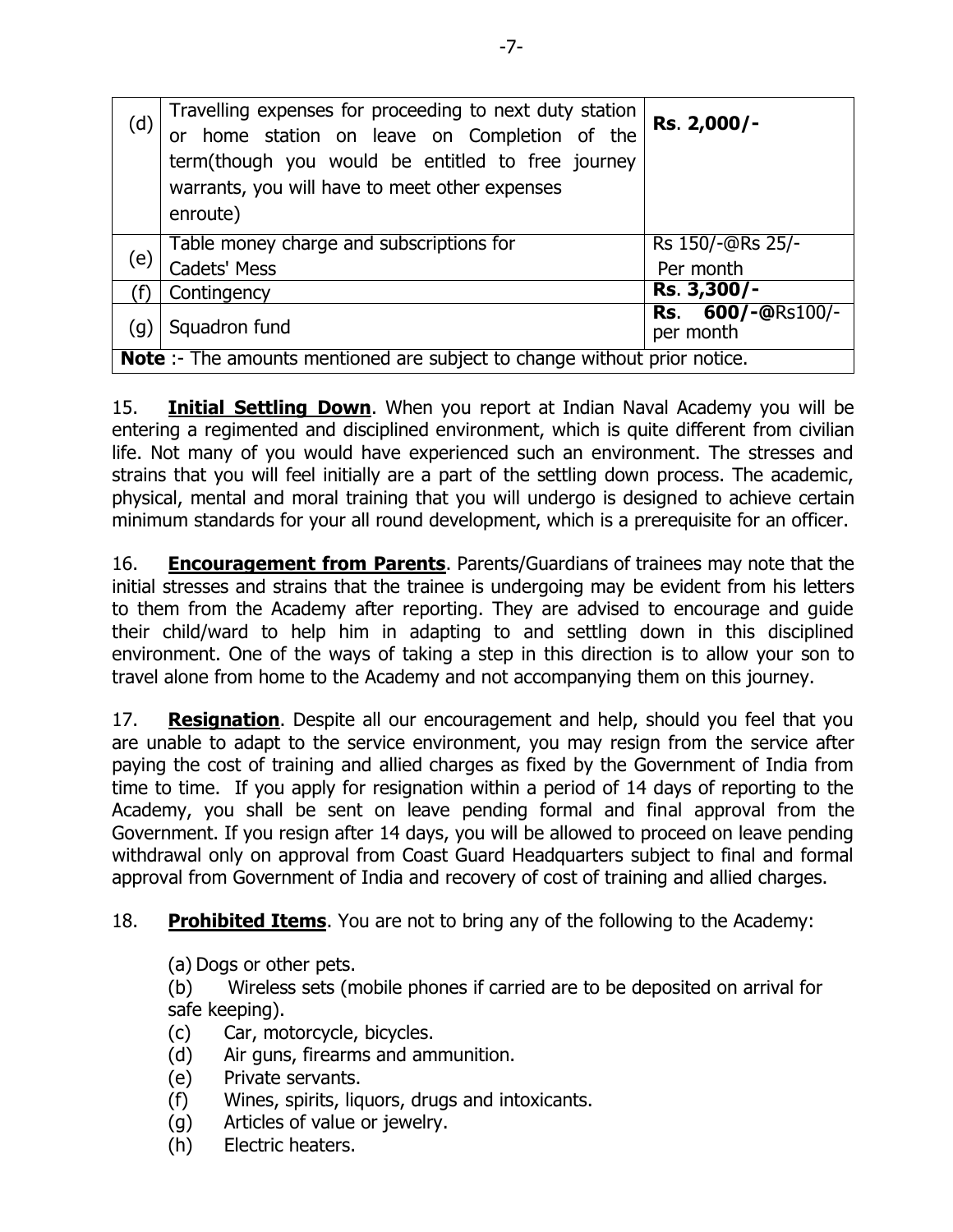(j) Music system.

(k) Eatables of any nature.

(l) Stuffed toys, decorative items, posters, etc.

(m) Cigarettes or other smoking material (smoking is prohibited at Indian Naval Academy).

19. **Discipline**. You would be subjected to Naval Law in accordance with the Navy Act 1957 from the time you report to the Academy for the course.

20. **Leave**. Except for leave on medical or extreme compassionate grounds, no leave would be granted during the period of training. You may, however, be permitted to proceed outside the Academy premises on Sundays and holidays subject to meeting certain stipulations. The trainee would be granted leave on completion of Naval Orientation Course.

21. **Ragging**. Indian Naval Academy follows a zero tolerance policy towards ragging. Ragging in any form is prohibited in all ships and establishments of Navy. The mandatory minimum punishment for all cases of trainees indulging in unauthorized activity related to ragging is relegation and if necessary, withdrawal or discharge from service. A certificate related to ragging is placed at Appendix `K'. You are required to bring the same while coming at INA.

# **FACILITIES AT INDIAN NAVAL ACADEMY**

22. **Sports and Games**. Sports and games are conducted every day to develop trainee's interest and proficiency in outdoor games as also sportsmanship. To this end, modern facilities exist for football, hockey, basketball, volleyball, tennis, badminton, squash, cricket, swimming and all water sports at the Indian Naval Academy.

23. **Extra-Curricular Activities**. Extra-curricular activities such as quiz, debates, declamation, snap talks, prepared talks and dramatics/ music competitions are conducted to improve the overall personality of a trainee. The trainees are also provided opportunity to take part and develop interest in various hobby club activities such as yachting, gymnastics, Astronomy, photography, Para gliding, shooting, archery, software programming etc. which could be pursued by them during their leisure time. In addition, the trainees are given chance to go on hike like River rafting, Para Jumping, Camel safari etc. during the course of training.

24. **Cinema**. A modern auditorium cum cinema hall is being constructed in the premises of the Academy. At present various classics revealing the traits of military leadership and training documentaries are screened on Sunday evenings in the mini auditorium, located within the Academy.

25. **Library**. The Indian Naval Academy has a well-stocked library with over 20000 books on various subjects including fiction and classics. Several leading periodicals and newspapers in English and Hindi also provide adequate reading material. Trainees are asked to review books to inculcate the habit of reading in them and to help them hone their English writing skills.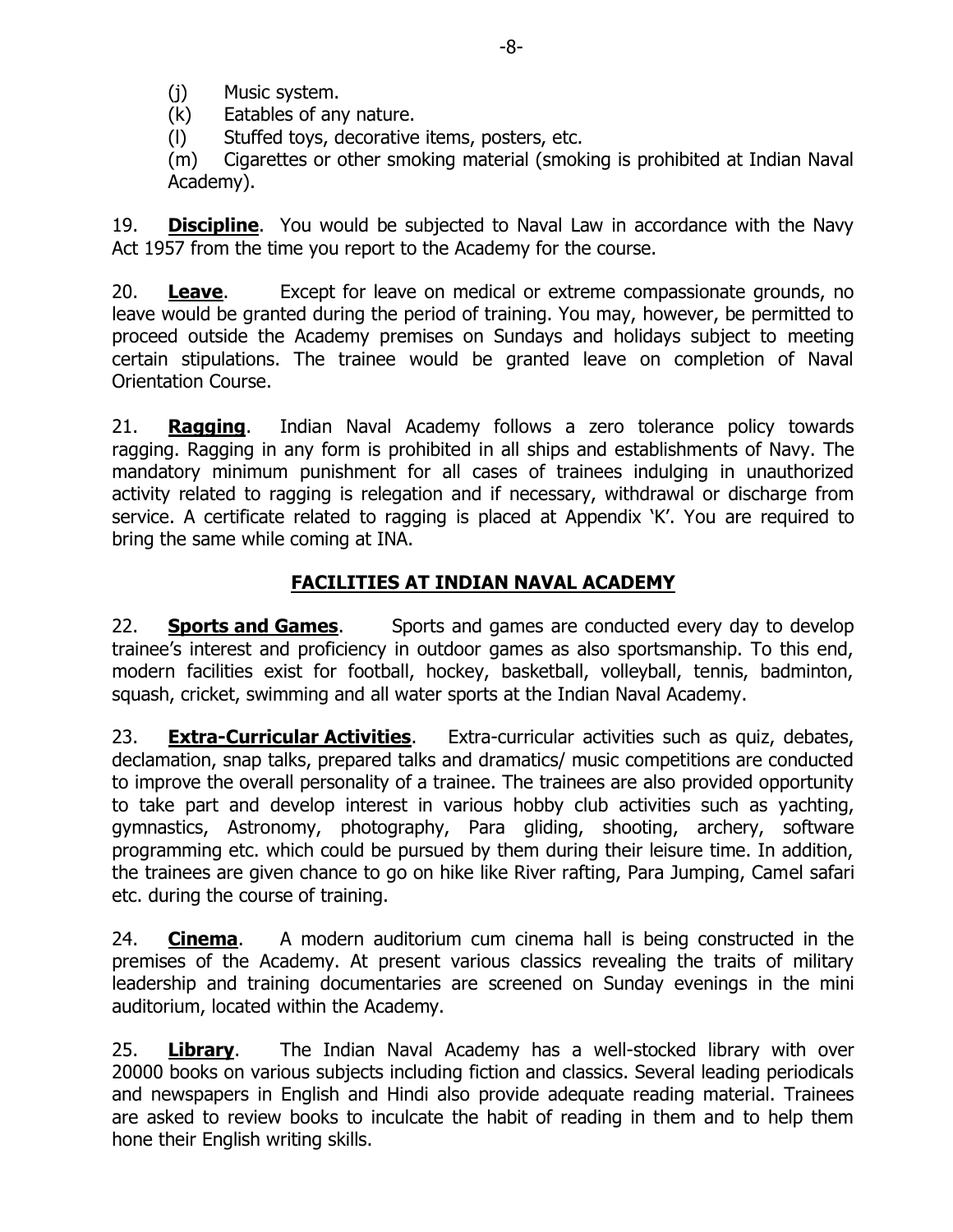26. **Canteen**. A Canteen outlet functions within the base for sale of toiletries, clothing and other items of common use. Specific timings are promulgated for trainees to avail the services of the canteen.

27. **Cafeteria**. A cafeteria functions within the training area of the Academy. It offers fast food, sweets, cold drinks and oriental as well as traditional menu at a reasonable price on weekends and holidays. The trainees can have meals and snacks against cash payment and also entertain guests and visitors at the cafeteria. Trainees are not to source food from anywhere else due to concerns of hygiene and need for healthy food.

28. **Amenities**. The following facilities are also available:

- (a) Tailoring service.
- (b) Stationery and General store.
- (c) Trainees Saloon.
- (d) Photo studio.
- (e) Laundry.
- (f) STD booth.
- (g) Broadband Internet (this facility is available within the Squadrons).
- (h) Cobbler facility.
- (j) ATMs of SBI, ICICI, HDFC and Axis Bank.

29. **Transport**. Transport is provided to trainees for training purposes only. The trainees are not allowed to keep any form of private/personal transport.

30. **Medical Facilities**. A fully functional hospital INHS Navjivani, with all facilities is inside the premises of the Academy. A Medical Inspection Room (mini hospital) is also available in vicinity of cadets residential area. There are many large military and civil hospitals in the vicinity of the Academy where trainees are referred for organized medical treatment, if required. Medical treatment is provided free of cost to the trainees.

31. **Cultural and Social Activities**. These activities are conducted from time to time for all round development of the trainees. They include the following:

- (a) Inter Squadron Declamation.
- (b) Inter Squadron Debate.
- (c) Inter Squadron Quiz.
- (d) Dinner Nights.
- (e) Squadron Socials.
- (f) INA Ball for passing out Courses.
- (g) Maritime Heritage Seminar.

32. **Guest Lectures/Cultural events and Practice Public Speaking**. Guest lectures by eminent personalities are organised periodically. Prepared talks and snap talks are also conducted regularly, wherein trainees are given the opportunity to develop their oratory skills. Cultural events by renowned artistes of national repute are also conducted to expose the cadets to the arts.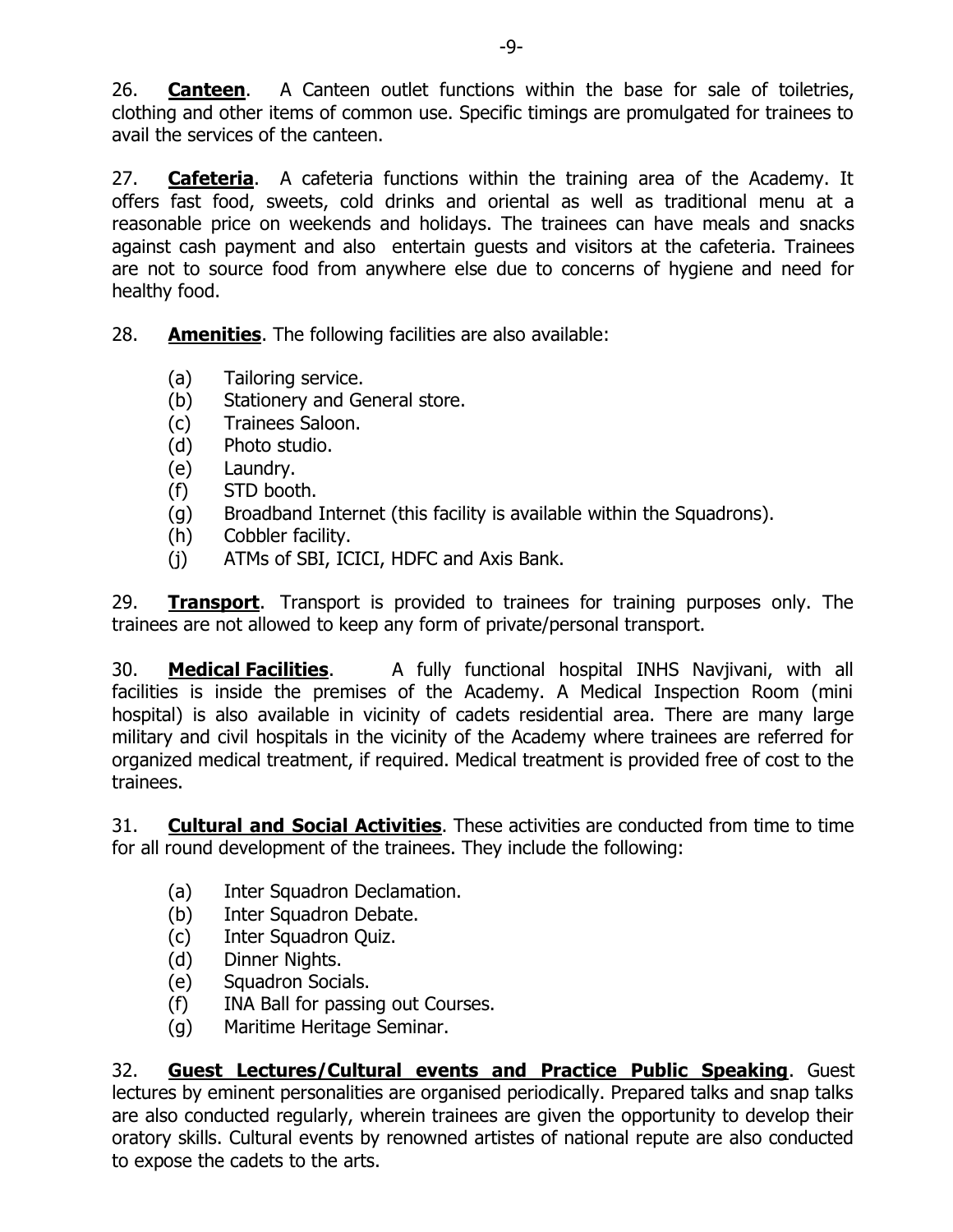33. **Messing**. While under training at the Academy, you will be dining at Trainees Mess. You will be provided messing as per Govt of India regulations promulgated from time to time.

34. **Accommodation**. You will be provided with free accommodation and would be obliged to live in the accommodation allotted. Permission to live out will not be granted in any case and you will have to be responsible for the upkeep of the accommodation allotted to you. Any damage to the training premises will need to be paid for.

35. **Telephone Calls**. An STD booth with 4 terminals is located in the Cafeteria and 2 lines are in accommodation area where Trainees are permitted to make STD calls on weekends and holidays. Trainees are not permitted to keep mobile phone at the Academy and deposit their mobile phones on arrival for safe keeping. In addition, Squadron lines have landlines connections facilitating incoming calls on weekends and holidays.

36. **Incoming STD Calls from Parents/Guardians**. Incoming calls from next of kin/guardians will be entertained only on the days and timings as below at designated phones located in the Squadrons:

(a) All Saturdays - 1700 hrs- 2200 hrs (b) All Sundays/holidays - 1000 hrs- 2200 hrs

37. **Civilian Bearers**. Civilian bearers are employed to assist the trainees with laundry and cleaning of rooms etc., so that the trainees can focus on training activities.

38. **Internet**. A PC and a training LAN with limited internet facilities is available in every room and in the library during stipulated times.

39. **Bank**. A branch of the State Bank of India with an ATM facility is functional in the campus. In addition, ATM of HDFC, Axis and ICICI bank are available in close proximity to the trainees' accommodation area. You will be required to open a bank account (if not opened prior joining) and shall be given an ATM card within two weeks. Alternately, you may choose to open a bank account in either of these banks at your home town and carry all necessary documents/ATM card for transaction at Ezhimala.

# **ORGANISATION AND TRAINING**

40. **Organisational Structure**. The Indian Naval Academy organisational structure is designed to provide optimum resources for the conduct of training. The main departments under The Commandant are Training Faculty, Academic Faculty, Administration (including base depot ship, INS Zamorin), Logistics and Medical (including Naval Hospital Navjeevani). All matters relating to trainees fall under the purview of the Training Faculty. Academic faculty deals with the B Tech curriculum management and languages. The Training Faculty deals with professional training in naval service subjects, and all forms of outdoor training. All matters pertaining to trainees such as accommodation, messing, discipline etc are also dealt by the Training Faculty. The administration, logistics and medical departments provide vital support for the conduct of training.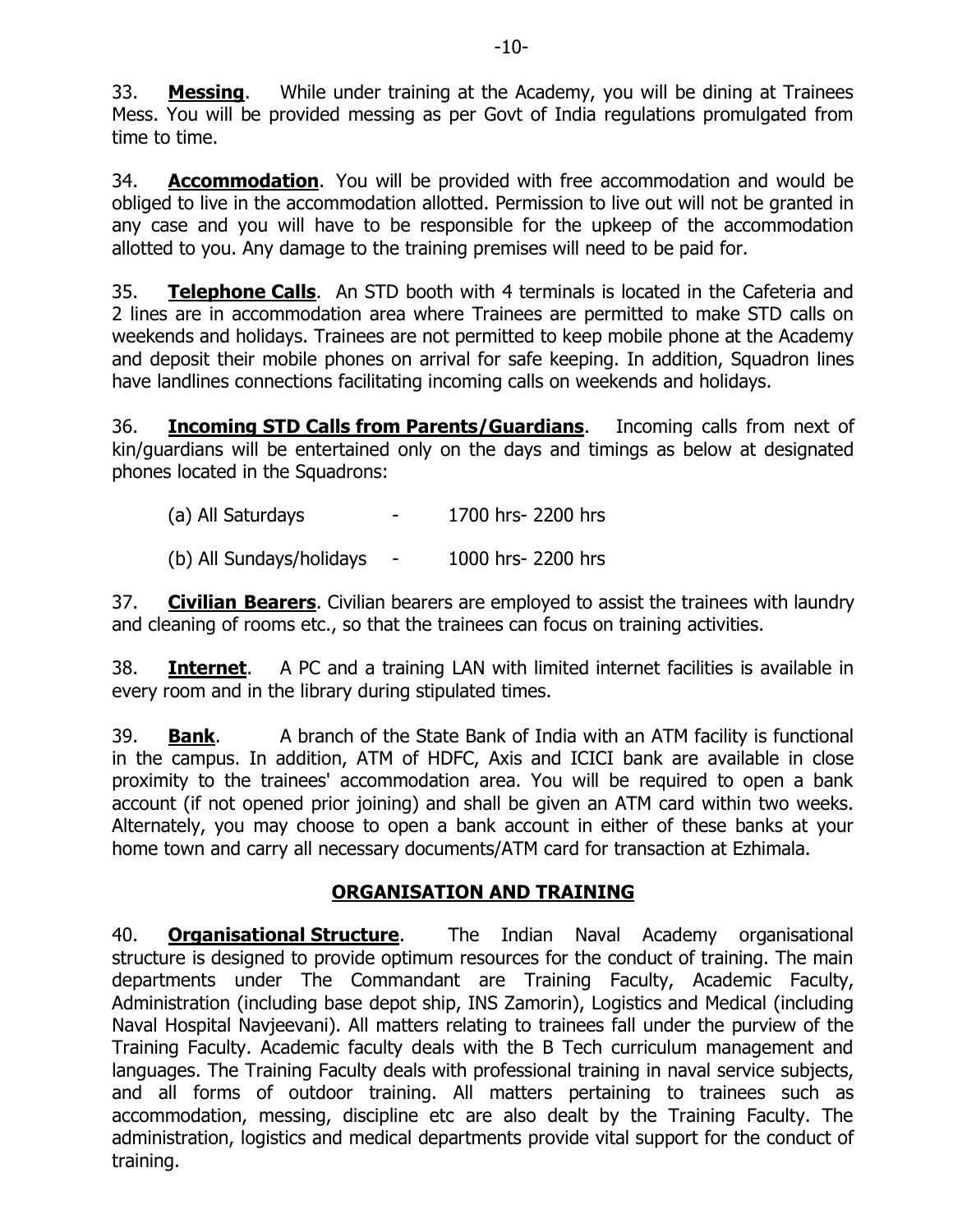41. **Decorum during Training**. Being the 'cradle' for all officer entrants of the Navy and Coast Guard, it is imperative that all trainees at the Indian Naval Academy maintain the highest standards of turnout and self-discipline.

42. **Initial Training**. The period of initial training is 22 weeks. On completion of ab-initio training you shall proceed for specialised training in your respective branches at various training establishments/ ships of the Indian Navy/ Indian Coast Guard. Some of you may also proceed on leave prior specialised training as per a detailed plan which will be intimated on arrival at the Academy.

43. **Major Service Subjects Covered**. The list of various service subjects covered for Naval Orientation course is placed at Appendix H.

44. **Examination**. Examinations are conducted at various stages during the course and trainees are graded for performance based on a prescribed scale. Incentives for excellence in training include book prizes, awards, trophies and medals.

45. **Outdoor Training**. An officer in the armed forces is expected to remain physically fit and undertake outdoor activities with men under command. Therefore outdoor activities form an important part of the curriculum. The Physical training and swimming curriculum is gradually increased every term to attain higher standards every term. In the first term following standards are expected of under trainee officers:

(a) **Physical Training (PT)**. PT sessions are conducted in the early mornings and extra coaching is conducted in the afternoons. Beginning with simple exercises, the trainee is gradually conditioned for advanced exercises through a period of ten weeks. The trainee is required to clear the prescribed PT tests by the end of course. The physical standards required to be achieved and passed during the course are as follows:

| <b>Ser No</b> | <b>Test</b>       | <b>Remarks</b>                           |
|---------------|-------------------|------------------------------------------|
|               |                   | Men/Women                                |
|               | 2.5 Km Run        | Less than 11:30 Minutes                  |
| (ii)          | Bent knee sit ups | 25 repetitions                           |
| (iii)         | Push ups          | 21 repetitions                           |
| (iv)          | 300 mtr shuttle   | Less than 59 Sec                         |
| (v)           | Swimming          | 50 mtr any style, 03:00 Minutes floating |
|               |                   | and 5 mtr jump                           |

(b) **Swimming Test**. Swimming is compulsory and all trainees are required to clear swimming test before the end of course. The basic swimming test consists of swimming 50 mtr followed by 03:00 min floating and 5 mtr jump for men and 3 mtr jump for women while wearing a full sleeve shirt and a pair of trousers.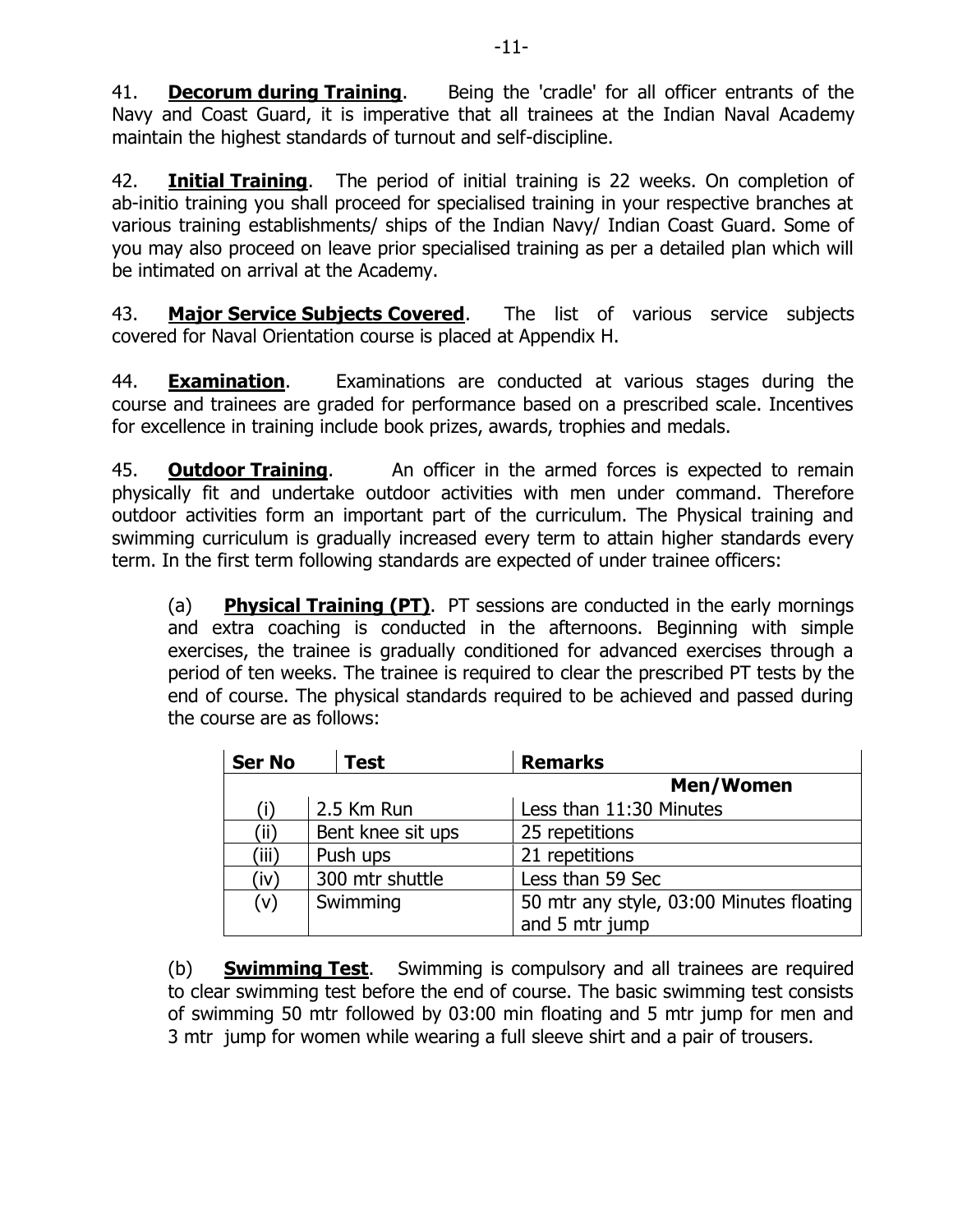(c) **Watermanship Training (WST)**. Theoretical as well as practical instructions are imparted in watermanship. Sufficient practical classes are conducted, so as to enable the trainee to understand the parts of a boat, rig the sails of a boat and sail the boats in water. Watermanship activities include:

(i) Pulling/sailing training in 27 feet service whaler boat (rowing and sailing boat).

(ii) Sailing (yachting) in Enterprise Class dinghy (sailboat).

(iii) Power boat handling.

(d) **Drill & Small Arms Training**. Drill is the bedrock of discipline. Instructions in squad drill, as part of a contingent, are imparted from the beginning of the course till completion. Rifle and sword drill form an integral part of parade training. Trainees are also taught how to lead a contingent/ squad. Small Arms training is an integral part of the training curriculum. The trainees are taught to handle and fire a variety of small arms during their stay at the Academy.

(e) **Camps**. During the course, the trainees would proceed for outdoor camps of 3 -4 days duration. During the camp, the trainee would be acquainted with aspects of map reading, land fighting and survival in hostile terrain.

(f) **Outbound Visits**. The trainees would also visit various civil/military establishments during outbound educational trips organised by the Academy.

46. **Passing Out Parade (POP)**. A Passing out Parade is held at the end of the course wherein successful trainees pass out of the Indian Naval Academy and proceed for their next phase of training.

47. **NOK Photographs**. The trainees are advised to bring passport size photographs (at least 12) of their next of kin for records in many documents at the time of induction.

48. **Parents Visit**. Parents of the trainees are given the opportunity to meet their wards during the course of their training at the Academy during the Mid-term breaks where trainees are allowed to meet their parents and proceed on short leave to Payyanur.

49. **COVID-19**. COVID-19 quick guidance for the safety and good health of candidates scheduled to join INA is placed at **Appendix 'R'.**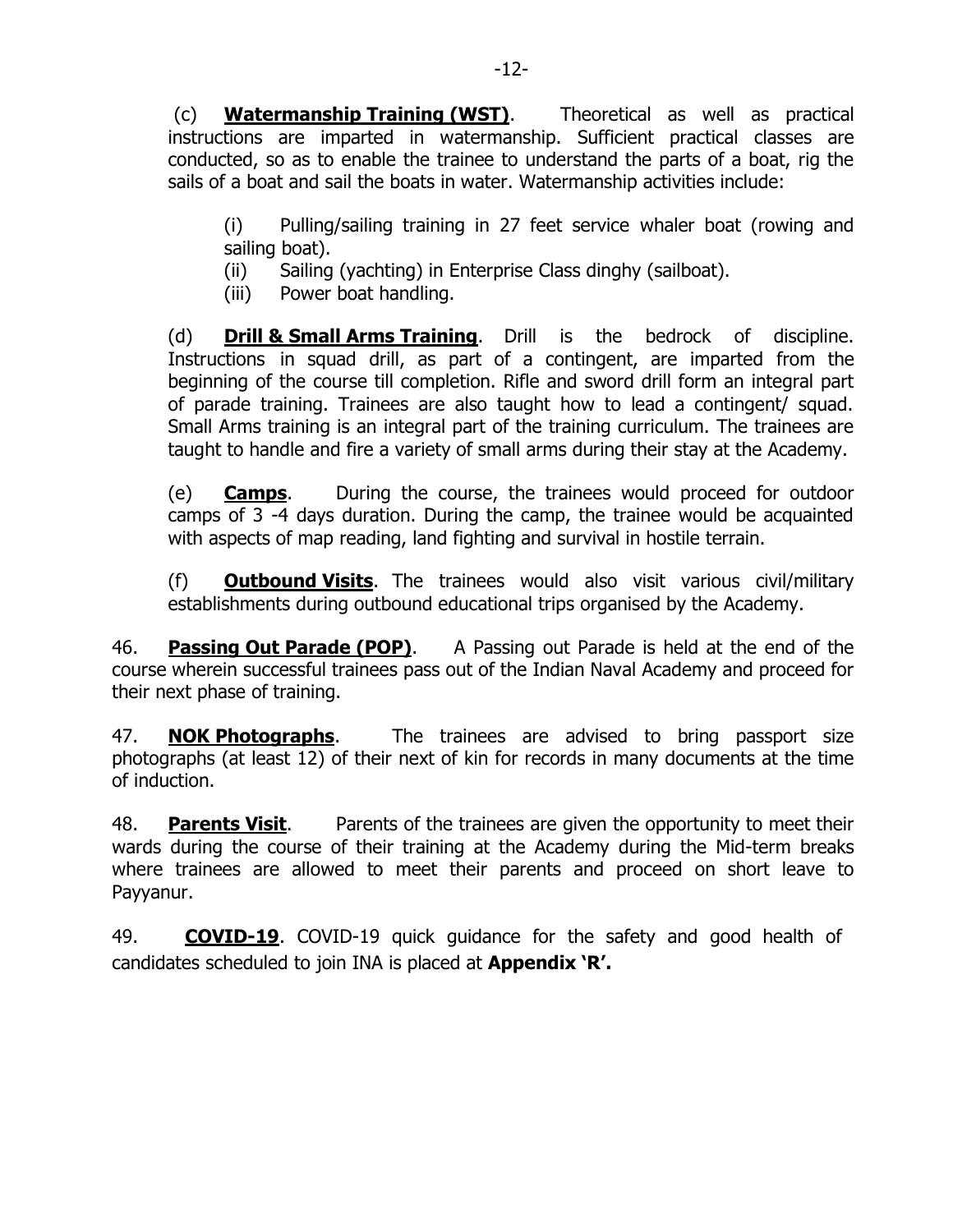**Appendix 'A' (Refers to Para 10)**

# **TRAINS TO PAYYANUR FROM NORTH**

| <b>TRAIN</b><br>NO. | <b>TRAIN NAME</b>                                 | <b>ARRIVAL</b><br><b>TIME</b> | <b>REACHIN</b><br>G | <b>TH</b><br>R | <b>FRI</b> | <b>SAT</b> | <b>SUN</b> |
|---------------------|---------------------------------------------------|-------------------------------|---------------------|----------------|------------|------------|------------|
|                     |                                                   |                               | <b>TIME</b>         |                |            |            |            |
| 22637               | <b>WEST COAST SF EXP</b>                          | 0152                          | 0243                | <b>YES</b>     | <b>YES</b> | <b>YES</b> | <b>YES</b> |
| 16338               | <b>ERNAKULAM-OKHA EXP</b>                         | 0238                          | 0338                | <b>YES</b>     | <b>NO</b>  | <b>YES</b> | <b>NO</b>  |
| 19259               | KOCHUVELI-BHAVNAGAR EXP                           | 0238                          | 0338                | <b>NO</b>      | <b>YES</b> | <b>NO</b>  | <b>NO</b>  |
| 16604               | <b>MAVELI EXP</b>                                 | 0553                          | 0649                | <b>YES</b>     | <b>YES</b> | <b>YES</b> | <b>YES</b> |
| 12685               | <b>CHENNAI MANGALORE SUPER</b><br><b>FAST EXP</b> | 0644                          | 0728                | <b>YES</b>     | <b>YES</b> | <b>YES</b> | <b>YES</b> |
| 16629               | <b>MALABAR EXP</b>                                | 0724                          | 0828                | <b>YES</b>     | <b>YES</b> | <b>YES</b> | <b>YES</b> |
| 16855               | PUDUCHERRY MANGALORE<br><b>WEEKLY</b>             | 0733                          | 0818                | <b>NO</b>      | <b>YES</b> | <b>NO</b>  | <b>NO</b>  |
| 22851               | SANTRAGACHI MANGALORE<br>EXP(VIVEK)               | 0733                          | 0819                | <b>NO</b>      | <b>NO</b>  | <b>YES</b> | <b>NO</b>  |
| 56655               | <b>KANNUR MANGALORE</b><br><b>PASSENGER</b>       | 0805                          | 0918                | <b>YES</b>     | <b>YES</b> | <b>YES</b> | <b>YES</b> |
| 16347               | <b>TRIVANDRUM MANGALORE EXP</b>                   | 0833                          | 0939                | <b>YES</b>     | <b>YES</b> | <b>YES</b> | <b>YES</b> |
| 17606               | KACHEGUDA MANGALORE EXP                           | 0848                          | 0953                | <b>NO</b>      | <b>NO</b>  | <b>YES</b> | <b>NO</b>  |
| 12601               | <b>CHENNAI MANGALORE SF MAIL</b>                  | 1025                          | 1118                | <b>YES</b>     | <b>YES</b> | <b>YES</b> | <b>YES</b> |
| 22610               | <b>COIMBATORE MANGALORE</b><br><b>INTERCITY</b>   | 1154                          | 1237                | <b>YES</b>     | <b>YES</b> | <b>YES</b> | <b>YES</b> |
| 16606               | <b>ERNAD EXP</b>                                  | 1458                          | 1552                | <b>YES</b>     | <b>YES</b> | <b>YES</b> | <b>YES</b> |
| 56323               | <b>COIMBATORE MANGALORE</b><br><b>FAST</b>        | 1632                          | 1811                | <b>YES</b>     | <b>YES</b> | <b>YES</b> | <b>YES</b> |
| 16518               | KANNUR BANGALORE CITY EXP                         | 1657                          | 1744                | <b>YES</b>     | <b>YES</b> | <b>YES</b> | <b>YES</b> |
| 16650               | <b>PARASURAM EXP</b>                              | 1816                          | 1908                | <b>YES</b>     | <b>YES</b> | <b>YES</b> | <b>YES</b> |
| 16859               | <b>CHENNAI EGMORE MANGALORE</b><br><b>CENTRAL</b> | 1918                          | 2018                | <b>YES</b>     | <b>YES</b> | <b>YES</b> | <b>YES</b> |
| 12617               | MANGALA LAKSHADEEP EXP                            | 1955                          | 2049                | <b>YES</b>     | <b>YES</b> | <b>YES</b> | <b>YES</b> |
| 16346               | <b>NETRAVATI EXP</b>                              | 2121                          | 2217                | <b>YES</b>     | <b>YES</b> | <b>YES</b> | <b>YES</b> |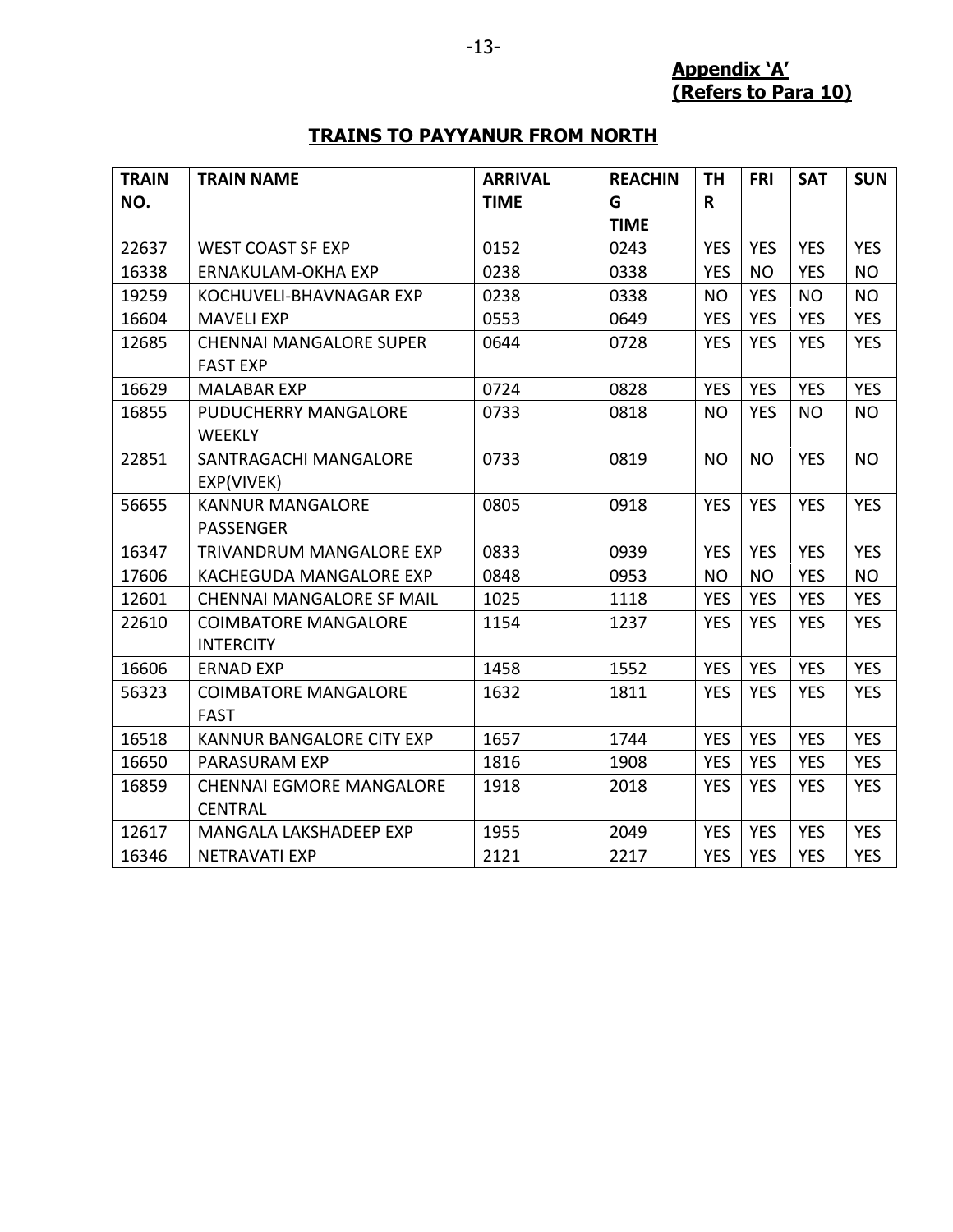**Appendix 'A' (Refers to Para 10)**

# **TRAINS TO PAYYANUR FROM SOUTH**

| <b>TRAIN</b> | <b>TRAIN NAME</b>                                 | <b>ARRIVAL</b> | <b>REACHING</b> | <b>THR</b> | <b>FRI</b> | <b>SAT</b> | <b>SUN</b> |
|--------------|---------------------------------------------------|----------------|-----------------|------------|------------|------------|------------|
| NO.          |                                                   | <b>TIME</b>    | <b>TIME</b>     |            |            |            |            |
| 22852        | <b>MANGALORE SANTRAGACHI</b>                      | 0023           | 0110            | <b>NO</b>  | <b>NO</b>  | <b>NO</b>  | <b>YES</b> |
|              | EXP(VIVEK)                                        |                |                 |            |            |            |            |
| 12618        | MANGALA LAKSHADEEP EXP                            | 0223           | 0310            | <b>YES</b> | <b>YES</b> | <b>YES</b> | <b>YES</b> |
| 16345        | <b>NETRAVATI EXP</b>                              | 0613           | 0700            | <b>YES</b> | <b>YES</b> | <b>YES</b> | <b>YES</b> |
| 16649        | PARASURAM EXP                                     | 0632           | 0720            | <b>YES</b> | <b>YES</b> | <b>YES</b> | <b>YES</b> |
| 56654        | <b>MANGALORE KOZHIKODE</b><br>PASSENGER           | 0721           | 0825            | <b>YES</b> | <b>YES</b> | <b>YES</b> | <b>YES</b> |
| 16860        | <b>MANGALORE CENTRAL</b><br><b>CHENNAI EGMORE</b> | 0836           | 0925            | <b>YES</b> | <b>YES</b> | <b>YES</b> | <b>YES</b> |
| 16605        | <b>ERNAD EXP</b>                                  | 0902           | 0950            | <b>YES</b> | <b>YES</b> | <b>YES</b> | <b>YES</b> |
| 56324        | <b>MANGALORE COIMBATHORE</b><br><b>FAST</b>       | 0945           | 1105            | <b>YES</b> | <b>YES</b> | <b>YES</b> | <b>YES</b> |
| 16517        | <b>BANGALORE CITY KANNUR</b><br><b>EXP</b>        | 1018           | 1125            | <b>YES</b> | <b>YES</b> | <b>YES</b> | <b>YES</b> |
| 22609        | <b>MANGALORE COIMBATHORE</b><br><b>INTERCITY</b>  | 1304           | 1345            | <b>YES</b> | <b>YES</b> | <b>YES</b> | <b>YES</b> |
| 12602        | <b>MANGALORE CHENNAI SF</b><br><b>MAIL</b>        | 1456           | 1540            | <b>YES</b> | <b>YES</b> | <b>YES</b> | <b>YES</b> |
| 16335        | <b>VERAVAL TRIVANDRUM EXP</b>                     | 1518           | 1605            | <b>NO</b>  | <b>NO</b>  | <b>YES</b> | <b>NO</b>  |
| 16333        | <b>GANHIDHAM NAGARCOIL</b><br><b>EXP</b>          | 1518           | 1605            | <b>NO</b>  | <b>YES</b> | <b>NO</b>  | <b>NO</b>  |
| 16348        | <b>MANGALORE TRIVANDRUM</b><br><b>EXP</b>         | 1601           | 1700            | <b>YES</b> | <b>YES</b> | <b>YES</b> | <b>YES</b> |
| 12686        | <b>MANGALORE CHENNAI SF</b><br><b>EXP</b>         | 1743           | 1830            | <b>YES</b> | <b>YES</b> | <b>YES</b> | <b>YES</b> |
| 16856        | <b>MANGALORE PUDUCHERY</b><br><b>WEEKLY EXP</b>   | 1815           | 1900            | <b>NO</b>  | <b>YES</b> | <b>NO</b>  | <b>NO</b>  |
| 56656        | <b>MANGALORE KANNUR</b><br>PASSENGER              | 1849           | 2000            | <b>YES</b> | <b>YES</b> | <b>YES</b> | <b>YES</b> |
| 16603        | <b>MAVELI EXP</b>                                 | 1915           | 2020            | <b>YES</b> | <b>YES</b> | <b>YES</b> | <b>YES</b> |
| 16630        | <b>MALABAR EXP</b>                                | 2018           | 2115            | <b>YES</b> | <b>YES</b> | <b>YES</b> | <b>YES</b> |
| 11097        | POORNA EXP                                        | 2103           | 2150            | NO.        | <b>NO</b>  | <b>NO</b>  | YES        |
| 17605        | MANGALORE KACHEGUDA<br>EXP                        | 2124           | 2210            | NO.        | <b>NO</b>  | <b>YES</b> | <b>NO</b>  |
| 22638        | <b>WESTCOAST SF EXP</b>                           | 2350           | 0040            | <b>YES</b> | <b>YES</b> | <b>YES</b> | <b>YES</b> |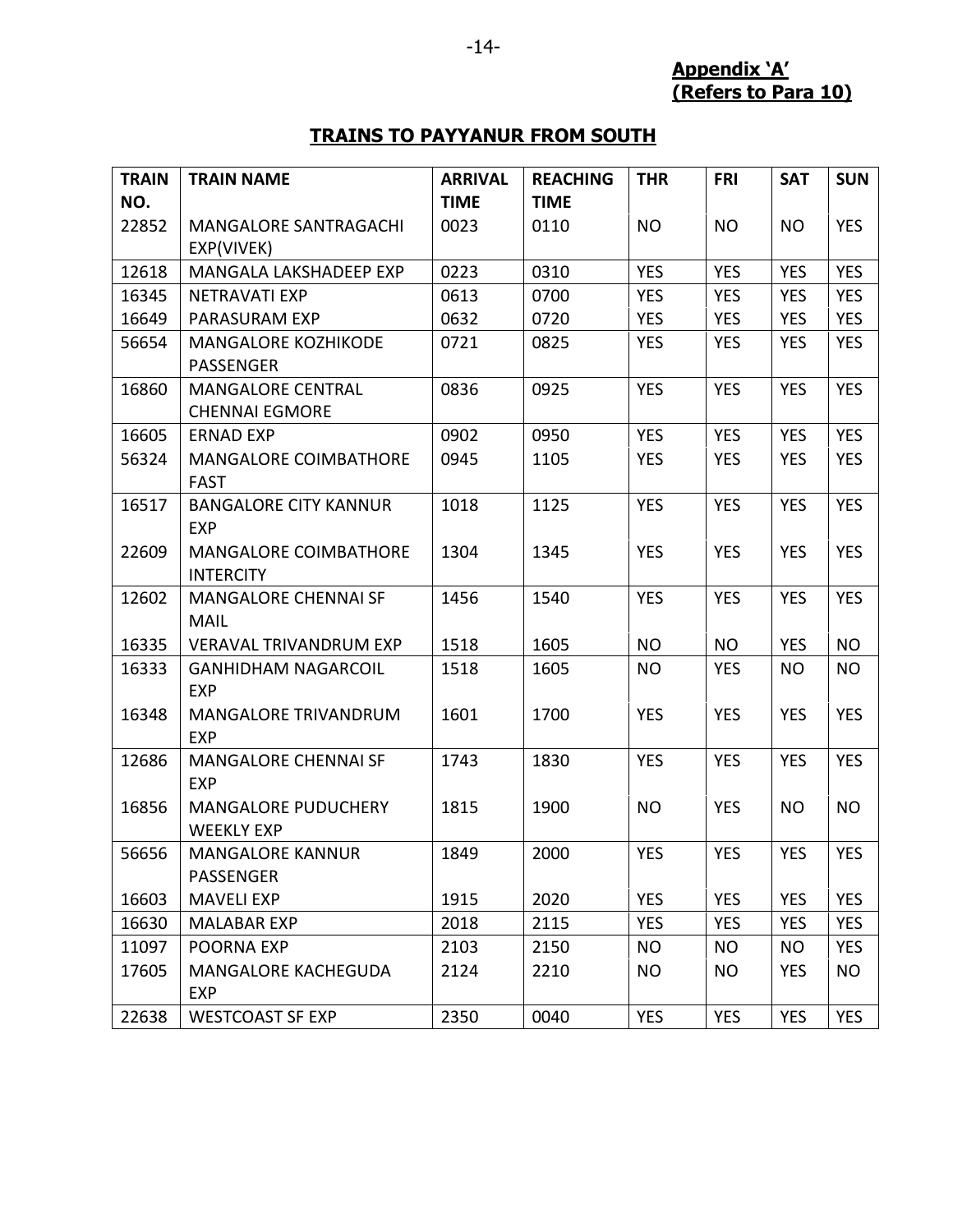**Appendix 'B' [Refers to Para 12(a)]**

#### **LIST OF CLOTHING -MEN TRAINEES**

#### 1. **Personal Clothing**.

| (a) | Cotton Socks (plain black and white)       | : Four pairs each |
|-----|--------------------------------------------|-------------------|
| (b) | Vests cotton (White with sleeve)           | : Twelve/Ten      |
| (c) | Underwear (Readymade white cotton)         | : Twelve          |
| (d) | Towels (Plain white turkish large)         | : Two             |
| (e) | Sleeping suits (Light Blue)                | : One             |
| (f) | Handkerchiefs (Plain white)                | : Twelve          |
| (g) | Civil clothing (Dark Trouser, Light Shirt) | : Two pairs       |
| (h) | Alarm clock                                | : One             |
| (j) | Black shoes (Derby Pattern)                | : One pair        |
|     |                                            |                   |

(k) Bata Ambassador (only personnel requiring sizes other than : One pair 8-10 may procure)

|    | (1) | Torch pocket                                                   | : One         |
|----|-----|----------------------------------------------------------------|---------------|
|    | (m) | Black leather sandals with back strap                          | : One pair    |
|    | (n) | Bathroom slippers                                              | : One pair    |
|    | (p) | White and black thread with buttons and at least six needles   |               |
|    | (q) | Neck Tie                                                       | : One         |
| 2. |     | <b>Sport Clothing.</b>                                         |               |
|    | (a) | White T-shirts with collars (Plain white half sleeves)         | :Two          |
|    | (b) | White shorts (Plain white, single pleat, without elastic): Two |               |
|    | (c) | Personal sports gear like racquets etc                         | : As required |
|    | (d) | White cotton sports socks                                      | : Two pairs   |
|    | (e) | White Sports (running) shoes                                   | : One         |

**Note**: Though an Endeavour will be made to provide shoes of all sizes, difficulties have been experienced in procuring shoes of sizes other than eight to ten. During the stay, swimming costume, swimming cap, Bathing Gown, Squadron Colour T-Shirts, White & Black Shorts, Satchel, Socks, Drill belt & anklets etc would need to be bought from Cadets canteen for which he will need to carry an amount of approximately Rs. 5000/-

-15-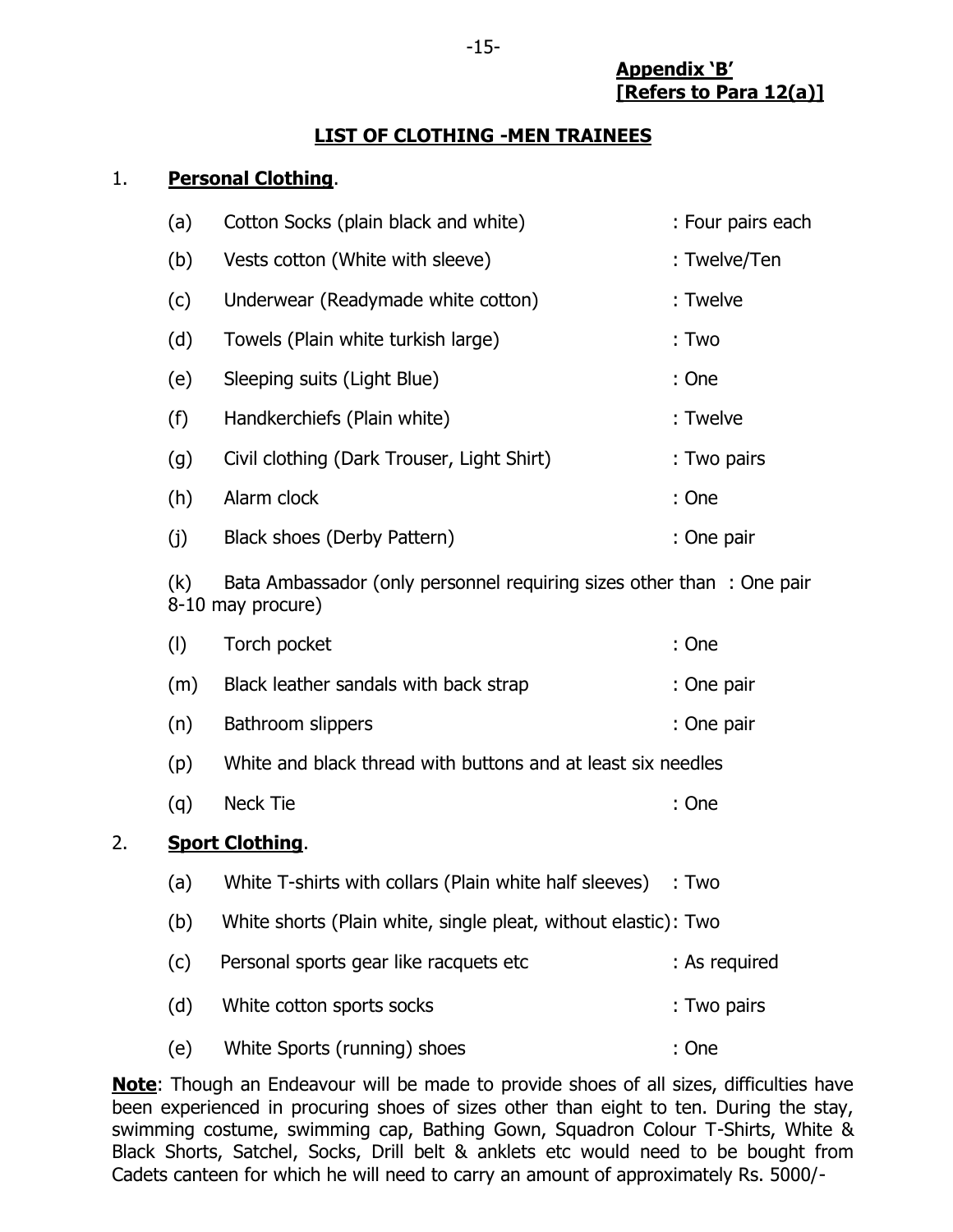#### **Appendix 'C' [Refers to Para 12(a)]**

#### **LIST OF CLOTHING -WOMEN TRAINEES**

#### 1. **Personal Clothing**.

|    | (a) Cotton Socks (Plain black and white)                                                      | :Four pairs each |
|----|-----------------------------------------------------------------------------------------------|------------------|
|    | (b) Undergarments (Readymade white cotton -bras & panties): Twelve                            |                  |
|    | (c) Sports Bra (white)                                                                        | : Six            |
|    | (d) Towels (Plain white turkish large)                                                        | : Two            |
|    | (e) Handkerchiefs (Plain white)                                                               | : Twelve         |
|    | (f) Civil clothing (Dark Trouser, Light Shirt)                                                | : Two pairs      |
|    | (g) Alarm clock                                                                               | : One            |
|    | (h) Black shoes (Derby Pattern)                                                               | : One pair       |
|    | (j) Bata Ambassador (Only personnel requiring sizes other than: One pair<br>8-10 may procure) |                  |
|    | (k) Torch pocket                                                                              | : One            |
|    | (I) Black leather sandals with back strap                                                     | : One pair       |
|    | (m) Bathroom slippers                                                                         | : One pair       |
|    | (n) Neck Tie                                                                                  | : One            |
| 2. | <b>Sport Clothing.</b>                                                                        |                  |
|    | (a) White T-shirts with collars (Plain white half sleeves)                                    | : Two            |
|    | (b) White shorts (Plain white, single pleat, without elastic)                                 | : Two            |
|    | (c) Personal sports gear like racquets etc                                                    | : As required    |
|    | (d) White cotton sports socks                                                                 | : Six pairs      |
|    | (e) White Sports (running) shoes                                                              | : One            |

Note: Though an endeavour will be made to provide shoes of all sizes, difficulties have been experienced in procuring shoes of sizes other than eight to ten. During the stay, swimming costume, swimming cap, Bathing Gown, Squadron Color T-Shirts, White & Black Shorts, Satchel, Socks, Drill belt & anklets etc would need to be bought from Cadets Canteen for which she will need to carry an amount of approximately Rs. 5000/-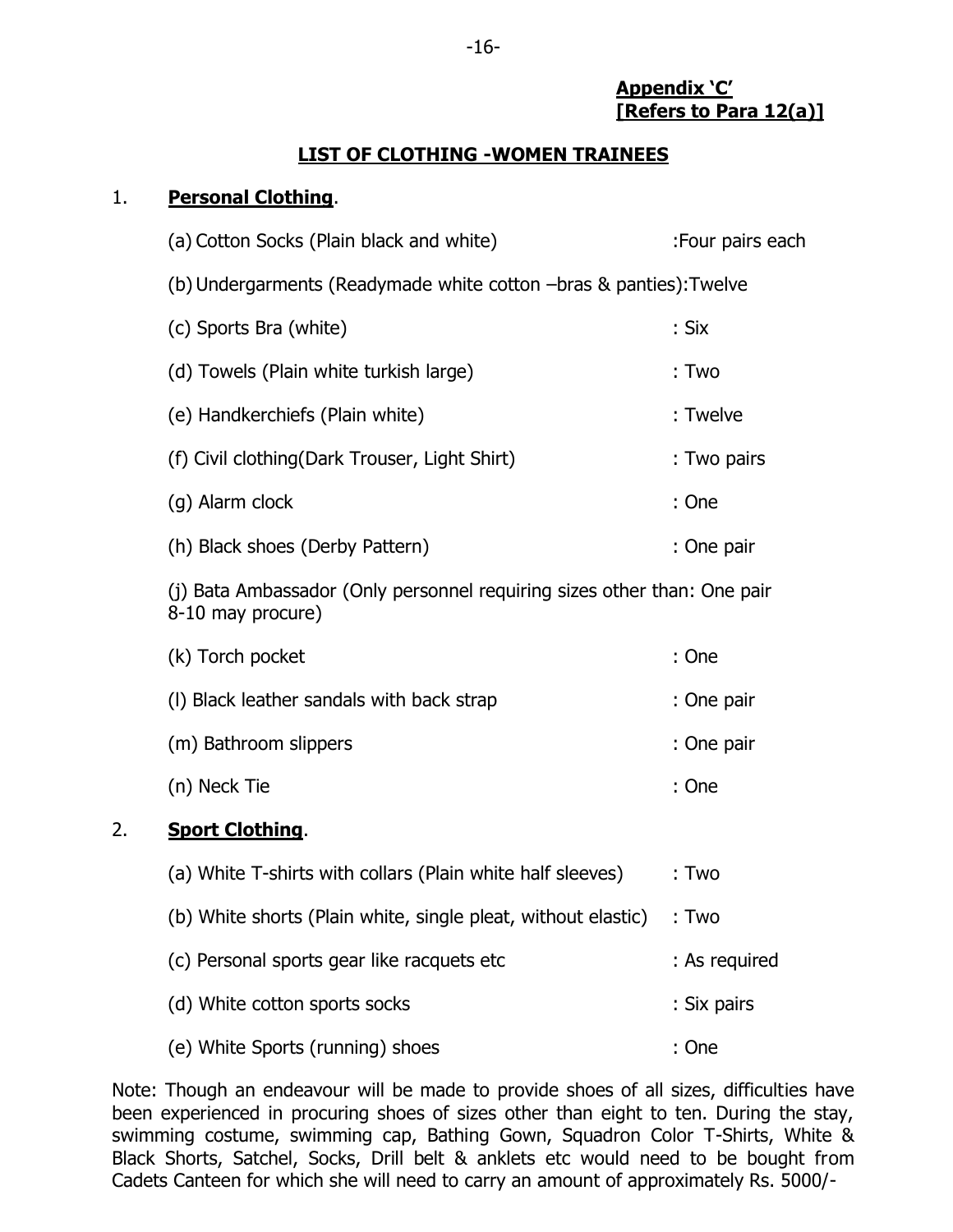#### **Appendix 'D' [Refers to Para 13(a)]**

#### **OWN RISK CERTIFICATE TO BE SIGNED BY THE CANDIDATE**

I hereby certify that I fully understand that I will, if required, undergo training at the Indian Naval/ Coast Guard Ships/Establishments with my full and free consent and at my own risk and that I or my legal heirs shall NOT BE ENTITLED to claim any compensation or other relief from the Government in respect of any injury which I may sustain in the course or as a result of training given to me at the said Indian Naval/Coast Guard Ships/Establishments whether due to the negligence of any person or otherwise.

Place:- Signature of candidate

Date:- (Name in Block Letters)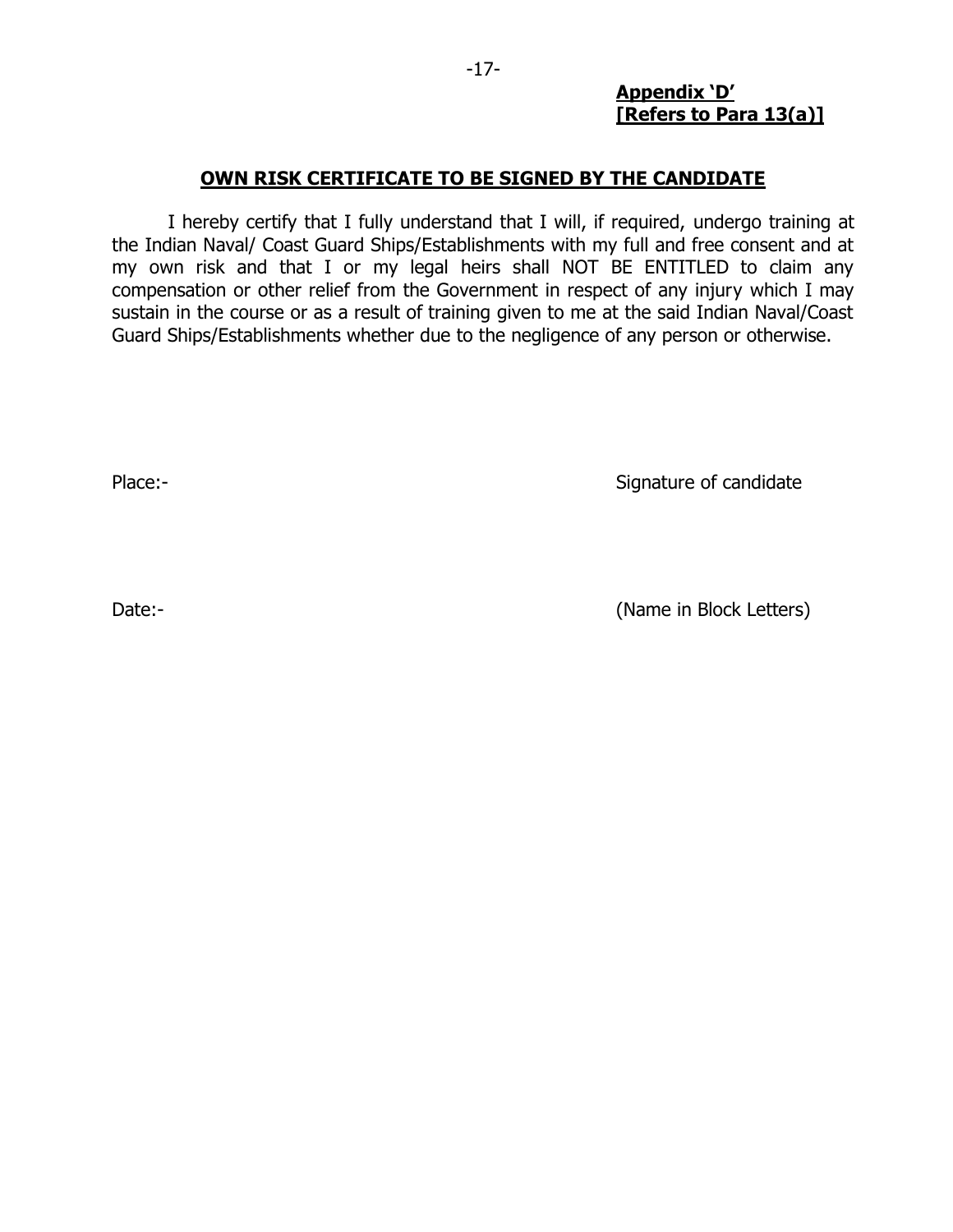# **Appendix 'E' [Refers to Para 13(b)]**

## **DECLARATION TO BE SIGNED BY THE CANDIDATES SELECTED FOR TRAINING**

1. I, \_\_\_\_\_\_\_\_\_\_\_\_\_\_\_\_ (Name) hereby confirm that in the event of my being selected for another job, I shall not withdraw from the training at Indian Naval Academy/Ship/Establishments to join another post, even if I had applied for it before joining the Indian Coast Guard.

2. **Liability to Refund Cost of Training**:I hereby confirm that in the event of my applying for withdrawal from the Indian Coast Guard, for any reason, I will be liable to pay the entire cost of training that has been incurred by the Government as may be fixed by Integrated Headquarters, Ministry of Defence (CG) from time to time. However, the final decision to allow or disallow you to leave the service will be decided by the Competent Authority in Indian Coast Guard.

3. **Living Out Privileges**: I fully understand that I will not be permitted to live out or to bring my family to the training establishment for the purpose of staying at the premises.

4. **Marital Status**: I undertake I shall not marry/ keep family with me during the period of training / completion of probation whichever is later.

**Note**: Candidates who marry whilst undergoing training will be discharged and will be liable to refund all expenditure incurred on them by the Government.

(Name in Capitals) (Name in Capitals)

(Signature of Witness) (Signature of the Candidate)

Full Address Full Address

Date: **Date:** Date: **Date:** Date: **Date: Date: Date: Date: Date: Date: Date: Date: Date: Date: Date: Date: Date: Date: Date: Date: Date: Date: Date: Date: Date: Date: Date: Dat**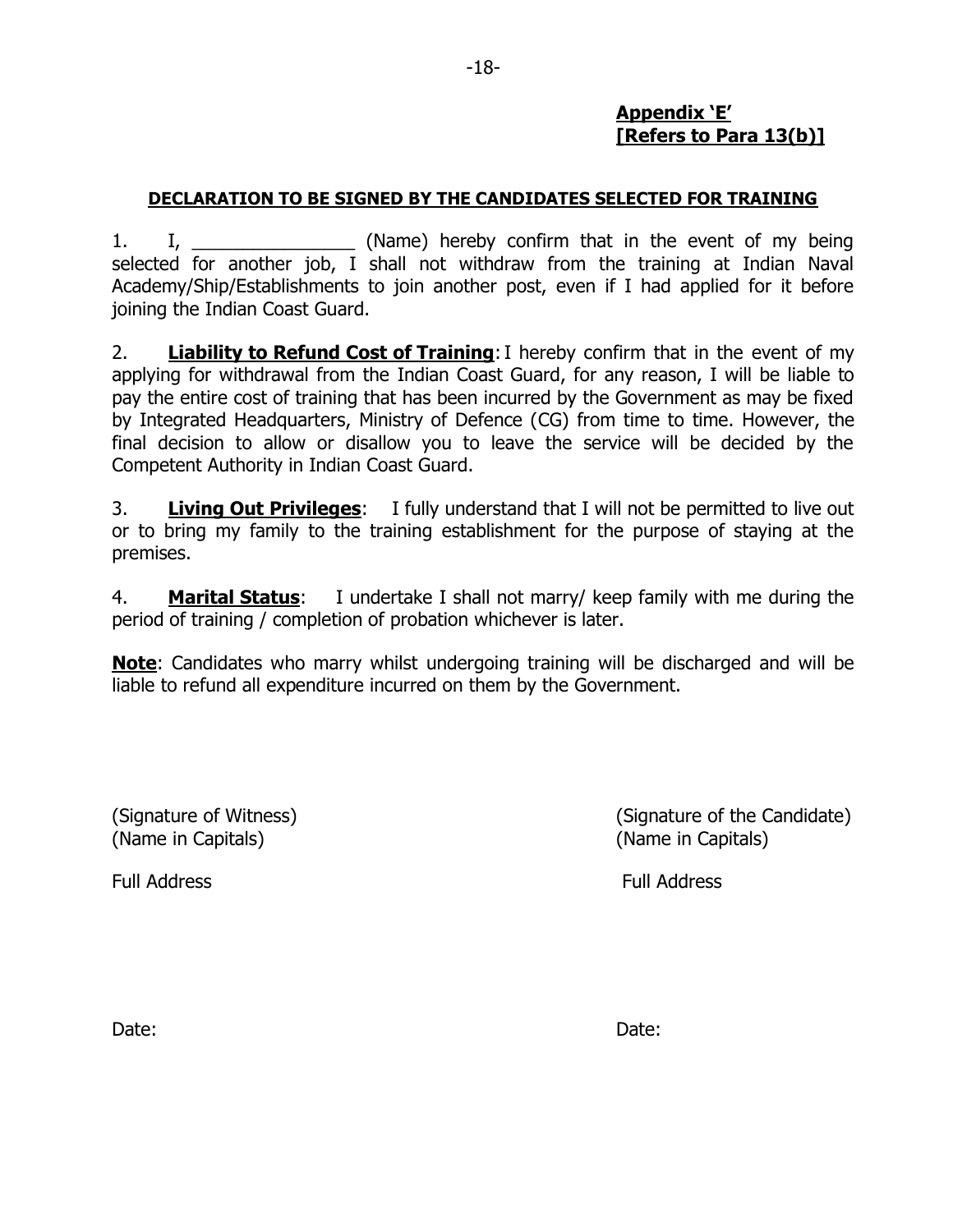#### **Appendix 'F' [Refers to Para 13(c)]**

#### **BOND TO BE SIGNED BY PARENT/GUARDIAN AND THE CANDIDATE SELECTED FOR INITIAL TRAINING AS ASSISTANT COMMANDANT IN THE COAST GUARD (EXECUTED ON NON-JUDICIAL STAMP PAPER)**

1. The agreement made on (date)……………………………………………day of (month and year)…………………Between …………………………………………………………………(full name of Parent/Guardians) son of…………………………………………………(full name of Parent/Guardians) residents of …..………………………………………………………….(address and place of residence) (hereinafter called the 'Guarantor' which expression shall include his personal representative when the context so admits) of the first part and (full name of candidate)……………………………………………………………..son/ward of the aforesaid Guarantor (hereinafter called the officer) of the second part and the President of India (hereinafter called the 'Government' which expression shall include a successor and assigns where the context so admits) of the third part.

2. Whereas the officer has been selected by the Government on the terms hereafter appearing for the purpose of receiving initial training with a view to being appointed as an officer in the Coast Guard provided he is considered by the Government to be suitable in all respects.

3. Now it is agreed between the parties referred to above that in consideration of the officer being selected by the Government for the purpose of the aforesaid training. The Guarantor covenants with the Government that the officer will attend the aforesaid training as the Government may determine from time to time for the prescribed periods until he is declared fit (as to which the decision of the appropriate authority prescribed by the Government for the time being shall be final), to hold the assigned appointment and also complete the prescribed probationary period, unless he, the officer is prevented from doing so by death or on account of ill health or some other reason over which the officer has no control or by being removed on the ground that the officer is considered by the said appropriate authority to be unfit to continue as an officer on probation.

4. If for any reason not beyond the control of the officer, he does not complete period of his training and probation or does not hold appointment assigned to him then the Guarantor and the officer shall jointly and severally, be liable to pay forthwith to the Government in cash such sum as the Government shall fix, but no exceeding such expenses as shall have been incurred by the Government on account of the officer on his training and all money received by the officer as pay and allowances from the Government together with interest on the said money calculated at the rate in force for Government loans.

5. The Guarantor further agrees that the Guarantor shall not be relieved from his liability by reason of any variation of the terms of or any indulgence by the Government to the officer or by any such matter or thing whatsoever which under the law relating to sureties would but for this provision have effect of so relieving the Guarantor.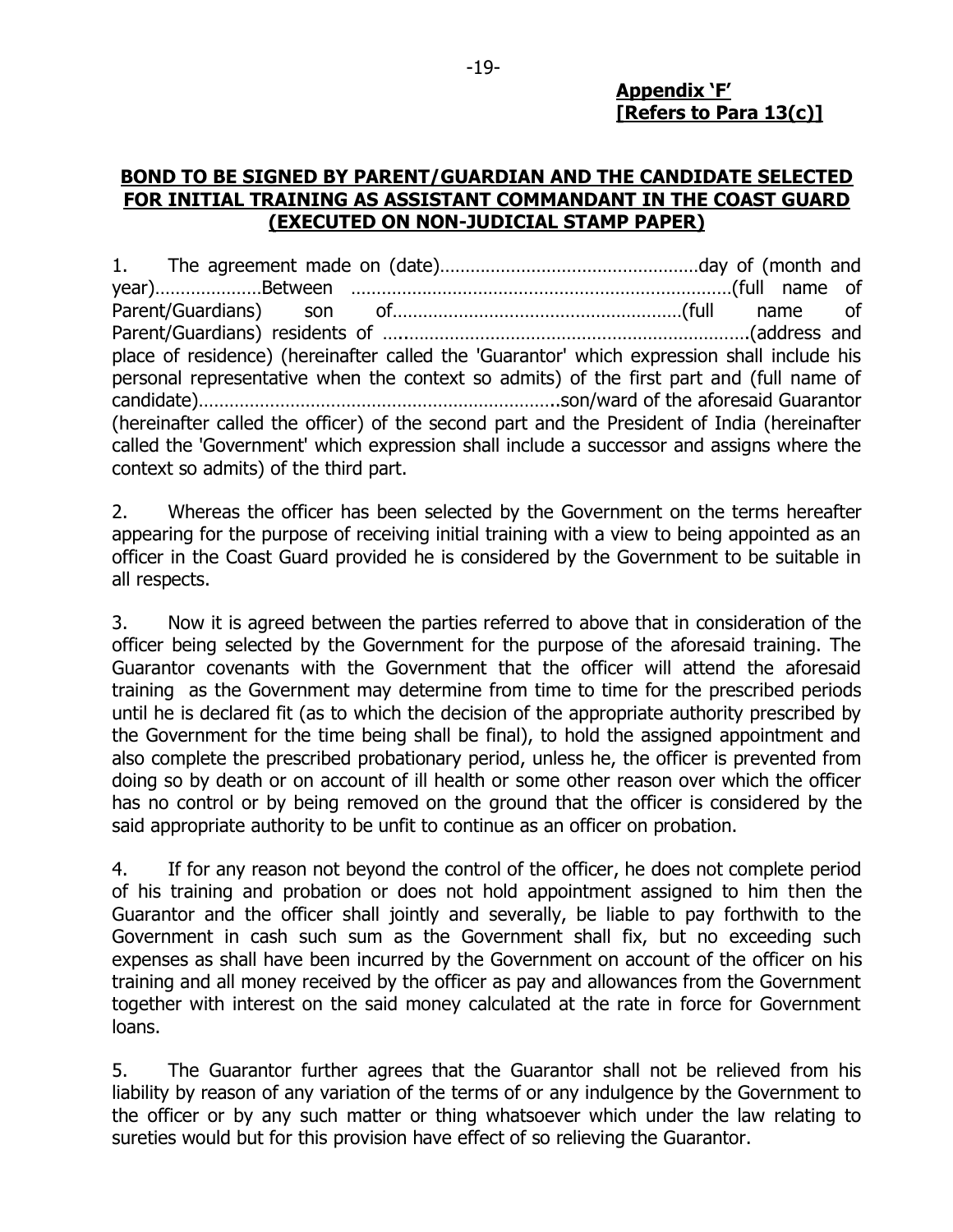6. And it is lastly agreed that if there is any dispute as to the effect or meaning of these presents, the decision of which has not been expressly hereinbefore provided for the same shall be referred to the decision of the secretary to the Government of India in the Ministry of Defence, whose decision shall be final. In witness whereof the parties have there-to set their respective hands the day and year first before written.

| (Name, designation and address to be clearly indicated)           | (Signature) |
|-------------------------------------------------------------------|-------------|
| Has signed in the presence of under signees                       |             |
|                                                                   | (Signature) |
| (Write name & address clearly)                                    |             |
|                                                                   | (Signature) |
| (Write name & address clearly)                                    |             |
| (c) Signed on behalf of the President of India in the presence of | (Signature) |
| (d) Witness Shri.                                                 |             |
| (Name, designation and address to be clearly indicated)           | (Signature) |
|                                                                   |             |
| (Write name & address clearly)                                    | (Signature) |

# **NOTE TO BE INCLUDED IN THE BOND**

1. A bond (or covenant) is to be executed by the parent or guardian and the selected candidate immediately on acceptance of offer of selection.

2. It should be executed on non-judicial stamp paper. Necessary stamp paper is to be purchased by the Guarantor (for explanation of the term Guarantor see paragraph 3 below) from the local revenue officer. The value of stamp paper required varies with different states. The actual value of the stamp paper on which the agreement (i.e. the BOND) has to be executed should be ascertained by the Guarantor from the Superintendent of Stamps of the district in which he normally resides.

3. The word "Guarantor" means parent (Father) or guardian as the case may be. The BOND should not be executed by the mother of the candidate when the father is alive.

4. The signature of the Guarantor is to be witnessed by a serving or pensioned Commissioned Officer, or any Civilian Government servant of gazetted status. The signature is to be witnessed as specified, even when the Guarantor himself happens to be a gazetted officer.

5. The completed bond is to be handed over to the unit of reporting.

6. The BOND will be signed on behalf of the president by the Director General Coast Guard.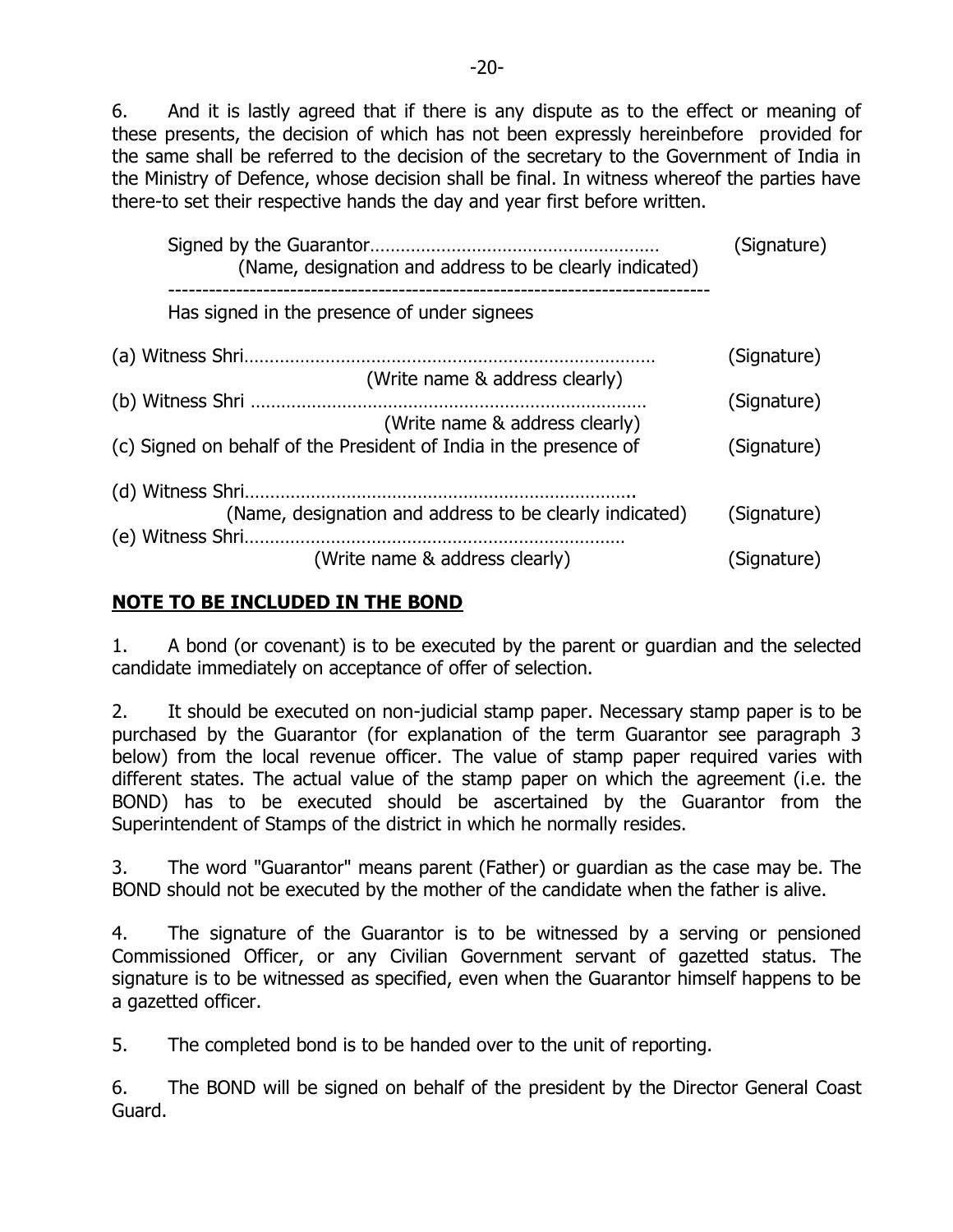#### **ADDITIONAL BOND**

#### **AFFIDAVIT ON NON JUDICIAL STAMP PAPER DULY ATTESTED BY CLASS - I MAGISTRATE / NOTARY PUBLIC**

This agreement made on …………………………. this day of …………………………….. 2021 between Shri…………………………………………………….. (Herein after called the guarantor) F/O Shri ………………………………………………. (Herein after called the candidate), who has been selected as Assistant Commandant for provisional admission to the Indian Naval academy, Ezhimala for **01/2022 batch** and the President of India, subject to the following conditions.

(a) The admission of the candidate is purely provisional subject to furnishing the proof of passing of the eligibility degree examination by 31 Dec 2021.

(b) If the candidate fails to submit proof of passing the qualifying examination with at least overall 60% aggregate by the due date, his candidature will be cancelled and the cost of training, boarding and lodging including the food and items of clothing issued to him up to the date of such cancellation will be calculated by the Coast Guard Headquarters and recovered from him.

> Signature of Guarantor (Parent/ Guarantor of the candidate)

#### **Witness:-**

| 1. Signature   |  |
|----------------|--|
| Name           |  |
| <b>Address</b> |  |

| 1. Signature_  | 2. Signature   |
|----------------|----------------|
| Name           | Name           |
| <b>Address</b> | <b>Address</b> |
|                |                |

I \_\_\_\_\_\_\_\_\_\_\_\_\_\_\_\_\_\_\_\_\_\_\_(candidate) S/o Shri \_\_\_\_\_\_\_\_\_\_\_\_\_\_\_\_\_\_\_\_\_, am bound by the above agreement between my parent/ guardian and the President of India.

 $\frac{1}{2}$  ,  $\frac{1}{2}$  ,  $\frac{1}{2}$  ,  $\frac{1}{2}$  ,  $\frac{1}{2}$  ,  $\frac{1}{2}$  ,  $\frac{1}{2}$  ,  $\frac{1}{2}$  ,  $\frac{1}{2}$  ,  $\frac{1}{2}$  ,  $\frac{1}{2}$  ,  $\frac{1}{2}$  ,  $\frac{1}{2}$  ,  $\frac{1}{2}$  ,  $\frac{1}{2}$  ,  $\frac{1}{2}$  ,  $\frac{1}{2}$  ,  $\frac{1}{2}$  ,  $\frac{1$ 

(Signature of the candidate)

Attested by Class-I Magistrate/ Notary public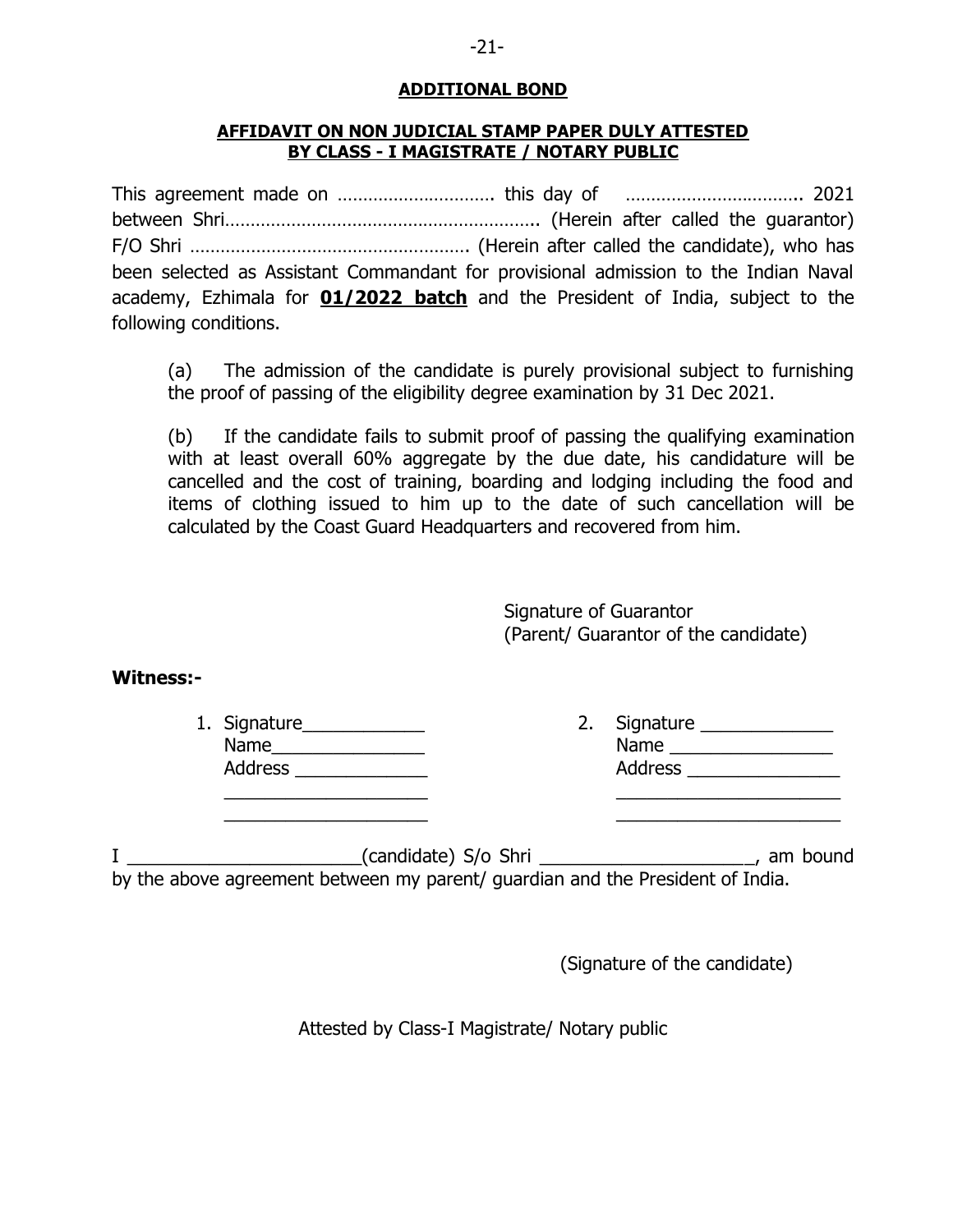#### **Appendix 'G' [Refers to Para 13(d)]**

#### **AGREEMENT TO BE SIGNED BY THE OFFICER SELECTED FOR APPOINTMENT IN THE INDIAN COAST GUARD (EXECUTED ON NON-JUDICIAL STAMP PAPER)**

This agreement made on …………………………(date) day of ……………………………………(month and year)………….. between ……………………………………(full name of the candidates) son of………………………(Full name of father) of ………………………………………………………………(Address and place of residence) hereinafter called the officer (which expression shall include his heirs, executors, administrators and representative where the context so admits) of the first part and …………………………………(full name of surety) son of ………………………… (full name of surety's father) (herein after called the surety) which expression shall include his heirs, executors, administrators and representative where the context so admits of the second part and the President of India (hereinafter called the Government which expression shall include his successors and assigns where the context so admits) on the third part.

Whereas………………………………………………(Name of the officer) has been selected by the Government subject to the production to the Government of the document mentioned below (hereinafter referred to as the said documents) by ………………………………… or such later date as may be fixed by the Government in this behalf:

(a) High School Certificate or equivalent indication date of birth.

(b) Degree Certificate indicating basic qualification for the post.

NOW THIS: Witness and the parties here to hereby agree as follows:

(a) That in consideration of the provisional selection of the officer, the officer and the surety covenant with the Government that the said documents will be produced to the Director General, Indian Coast Guard by …………………………………….. or by such later date as may be fixed by the Government.

(a) That if for any reason the said documents are not produced within time fixed by the Government for their production as covenanted above then the officer shall be liable to be removed from the service with Coast Guard and the officer and Surety shall jointly and severally, be liable to pay forthwith to the Government in cash such sum not exceeding such expenses as shall have been incurred by the Government on account of the officer in respect of the said training (and the decision to the Government as to amount so payable shall be final). Together with all money received by the officer as pay and allowances from the Government with interest on the said money calculated at the rate in force for Government loans.

(b) That the liability of the surety here under shall not in any manner be affected by any time which may be granted, or any other indulgence which may be shown to the officer in respect of the recovery of the said money be the Government nor shall it be necessary for the Government to sue the officer before suing the Surety for amounts due hereunder.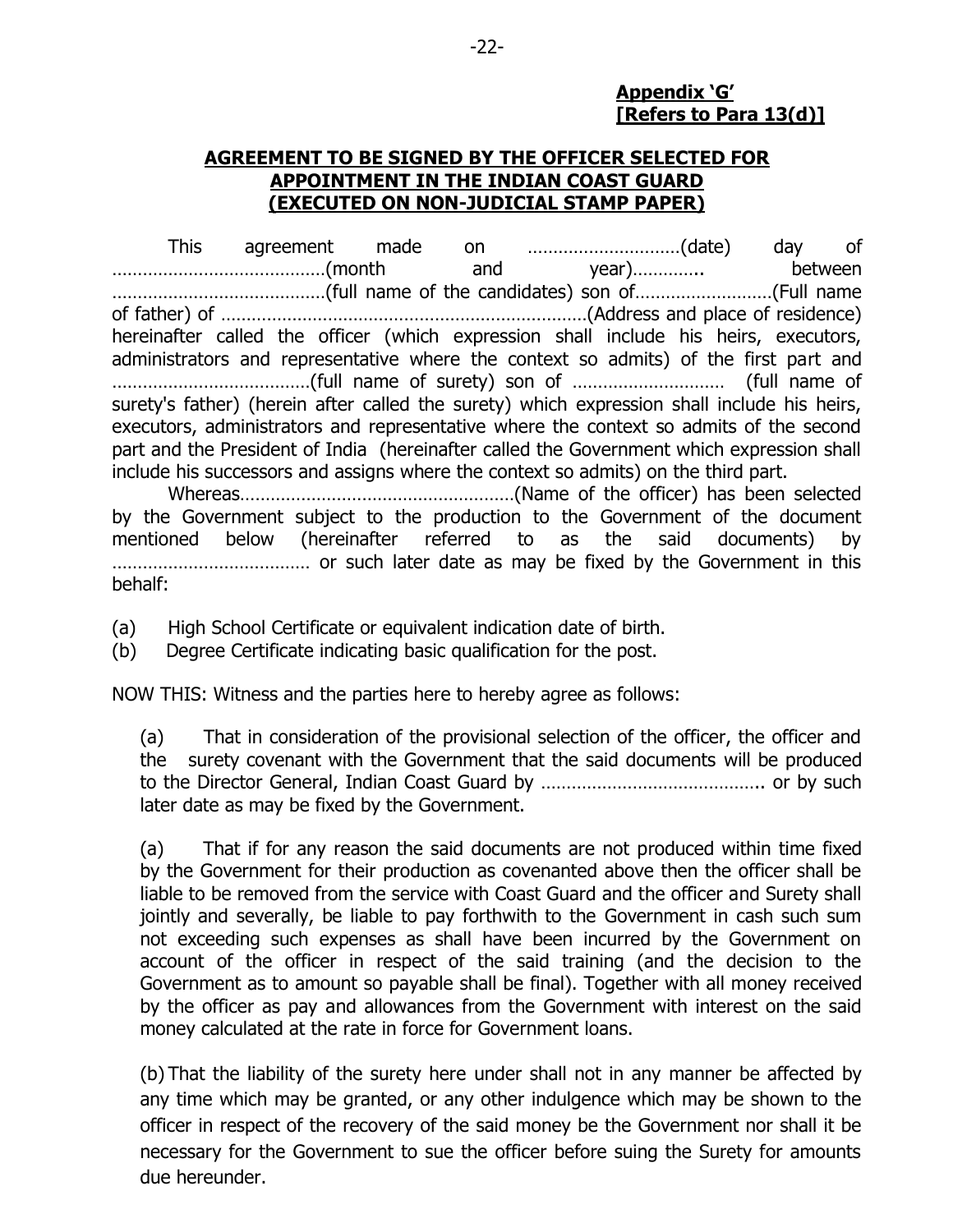(c) That if there is any dispute as to the effect or meaning of these present, the same shall be referred to the decision of the Secretary to the Government of India in the Ministry of Defence whose decision shall be final.

As witness our hands the day and year first above written

| Signed by the officer above named<br>(Name and address to be clearly<br>indicated) in the presence of             | (Signature) |
|-------------------------------------------------------------------------------------------------------------------|-------------|
| Witness (Name, designation and<br>address to be clearly indicated)                                                | (Signature) |
| Signed by the Surety above named<br>(Name, designation and address to<br>be clearly indicated) in the presence of | (Signature) |
| Witness (Name, designation and<br>address to be clearly indicated)                                                | (Signature) |
| Signed be and on behalf of the<br>President of India in the presence of                                           | (Signature) |
| Witness (Name, designation and<br>address to be clearly indicated)                                                | (Signature) |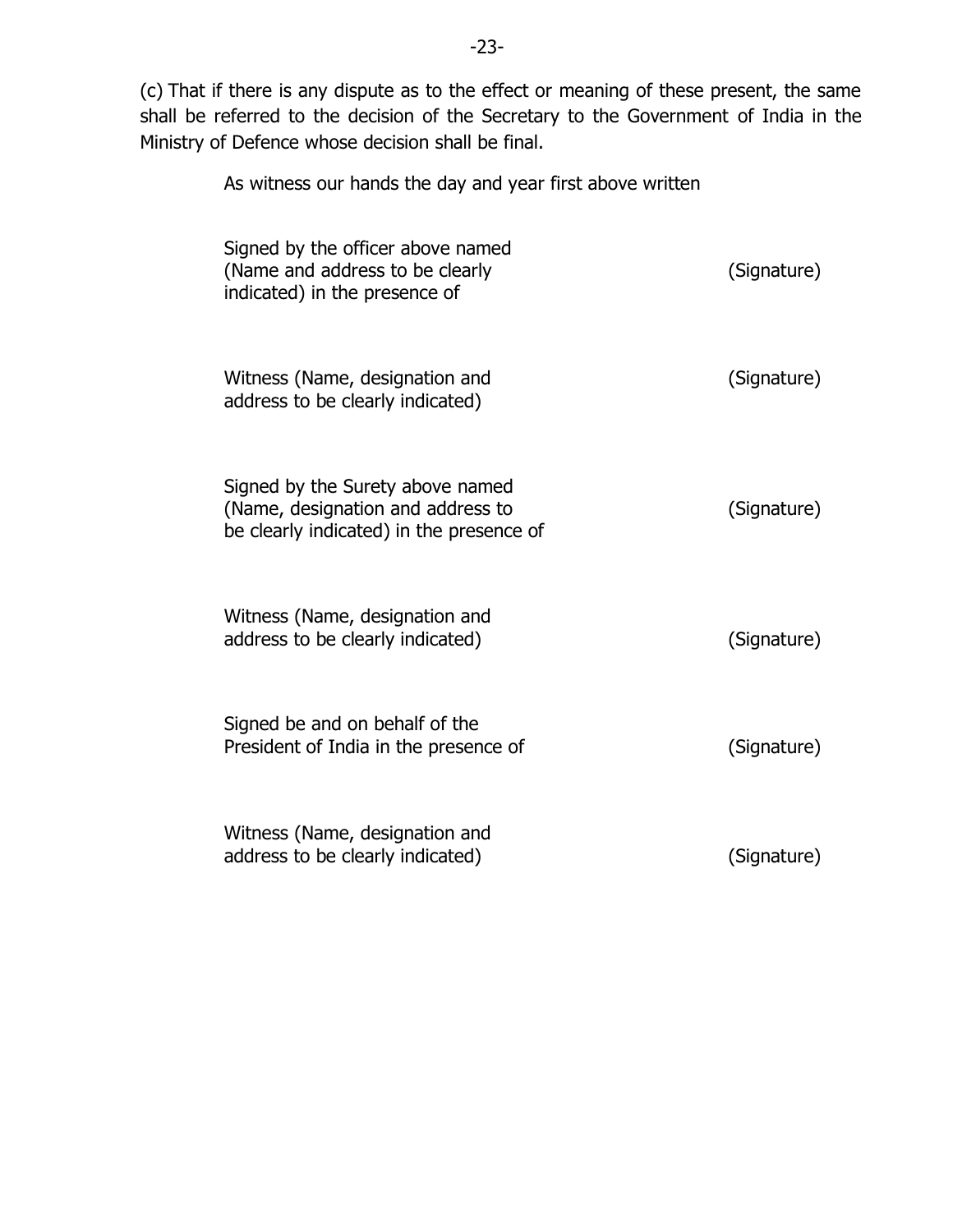#### **NOT TO BE INCLUDED IN THE AGREEMENT**

(a) The Agreement Form is to be executed by the Surety and the selected candidate immediately on acceptance of offer of selection.

(b) It should be executed on non-judicial stamp paper. Necessary stamp paper is to be purchased by the Surety from the local revenue officer. The value of stamp paper required varies with different States. The actual value of the stamp paper on which the agreement (i.e. Agreement Form) has to be executed should be ascertained by the Surety from the Superintendent of Stamps of the district in which he normally resides.

(c) The signature of the Surety is to be witnessed by a serving officer, of the gazetted status. The signature is to be witnessed as specified, even when the Surety himself happens to be a gazetted officer.

(d) The agreement will be signed on behalf of the President by the Director General, Indian Coast Guard.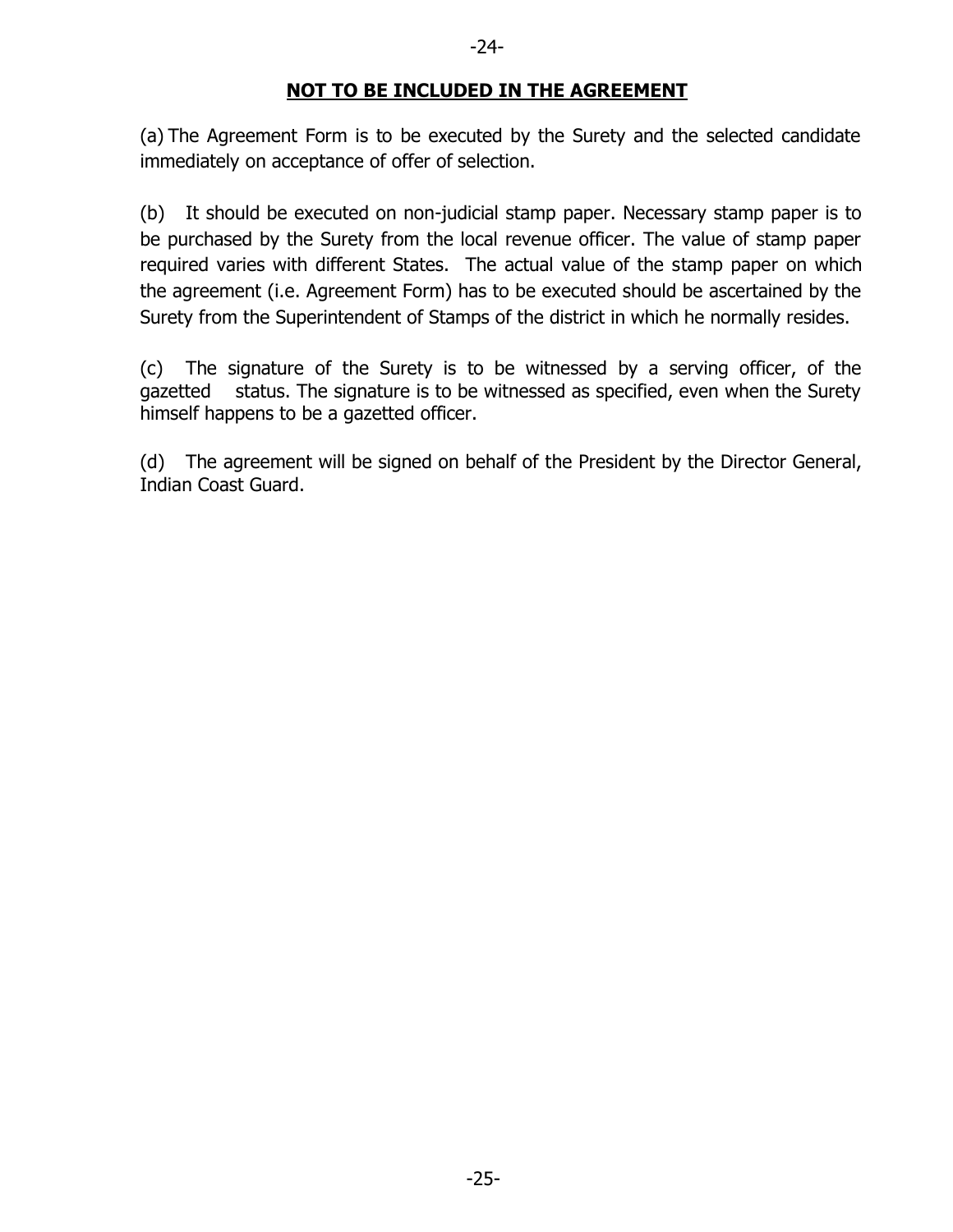#### **Appendix 'H' (Refers to Para 43)**

# **SERVICE SUBJECTS FOR NAVAL ORIENTATION COURSE**

#### 1. **Seamanship**.

(a) Seamanship Theory comprising of Boat Work, Rigging and Anchor work.

(b) Practical training in Rigging, Boat work and Anchor work.

2. General Navigation and Watch-keeping duties

#### 3. **Miscellaneous**.

- (a) Small Arms Training.
- (b) Naval Organization.
- (c) Divisional Duties.
- (d) Naval Science and Technology.

(e) Nuclear Biological and Chemical Defence and Damage Control including Fire Fighting.

- (f) Leadership and Management.
- (g) Indian Naval History.
- (h) Conventions of Service Writing and Staff Duties.
- (j) Communication (Theory and Practical).
- (k) Naval Value System.
- (l) Naval Orientation.
- (m) Map Reading and Land Navigation (during camp).
- (n) Security.
- (p) Field Hygiene and Sanitation (during camp).
- (q) Man Management (during camp).
- (r) Social Graces and Etiquettes.
- (s) Maritime Studies.
- (t) Ceremonials
- (u) Joint Service Aspects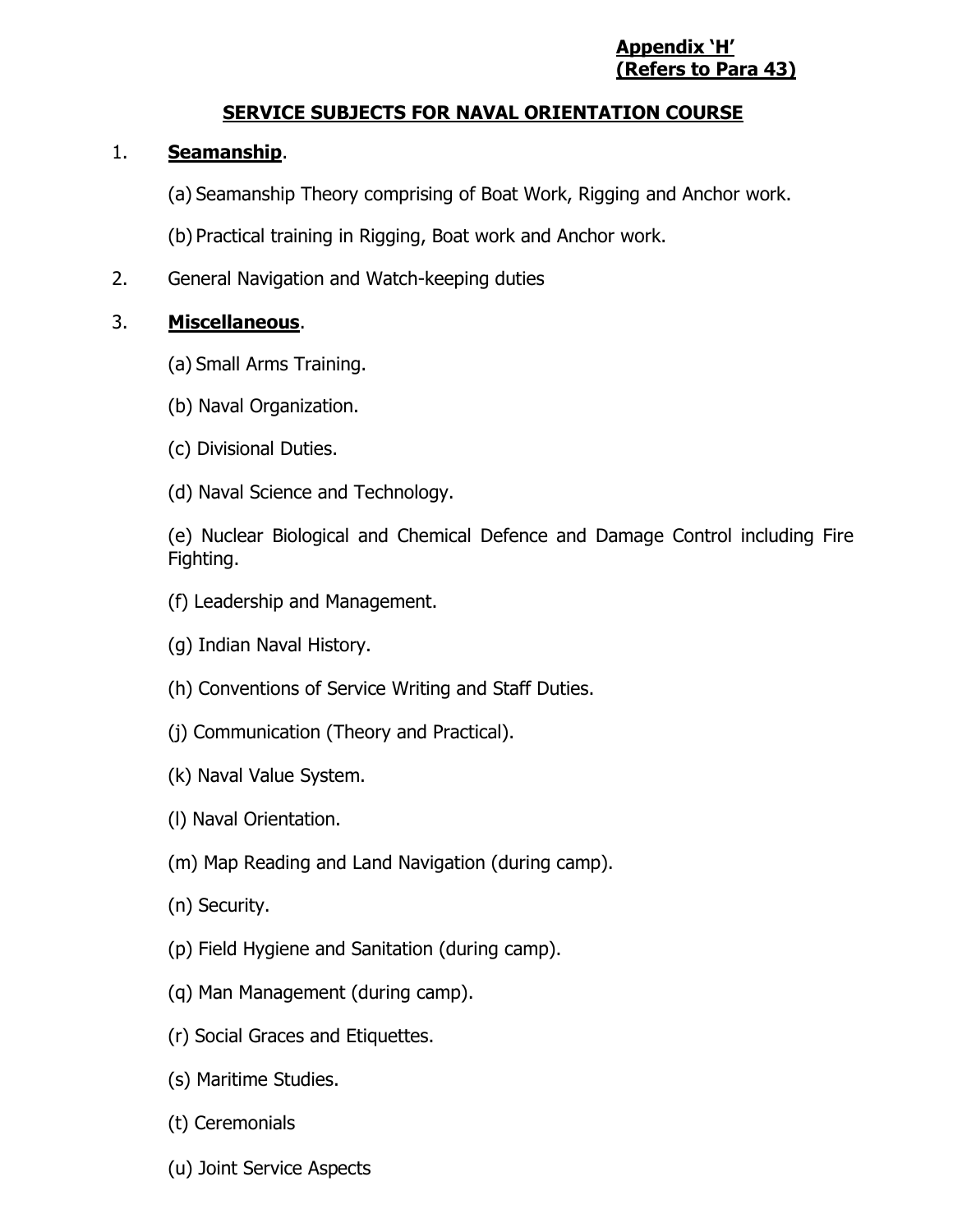#### **Appendix 'J' [Refers to Para 12(a)]**

# **CLOTHING MEASUREMENT DETAILS**

# **Name in Hindi and English**

## **Blood Group**

# **Shirt**

- (a) Length from shoulder to six inches below waist
- (b) Chest Size
- (c) Shoulder Length
- (d) Half Sleeve Length -Shoulder to 2.5 inches short of elbow

# **Trouser**

- (a) Length -Waist to heel
- (b) Waist Size
- (c) Hip Size
- (d) Thigh Size

# **Shorts**

- (a) Length -Waist to 4.8 inches above the centre of knee cap
- (b) Waist Size
- (c) Hip Size
- (d) Thigh Size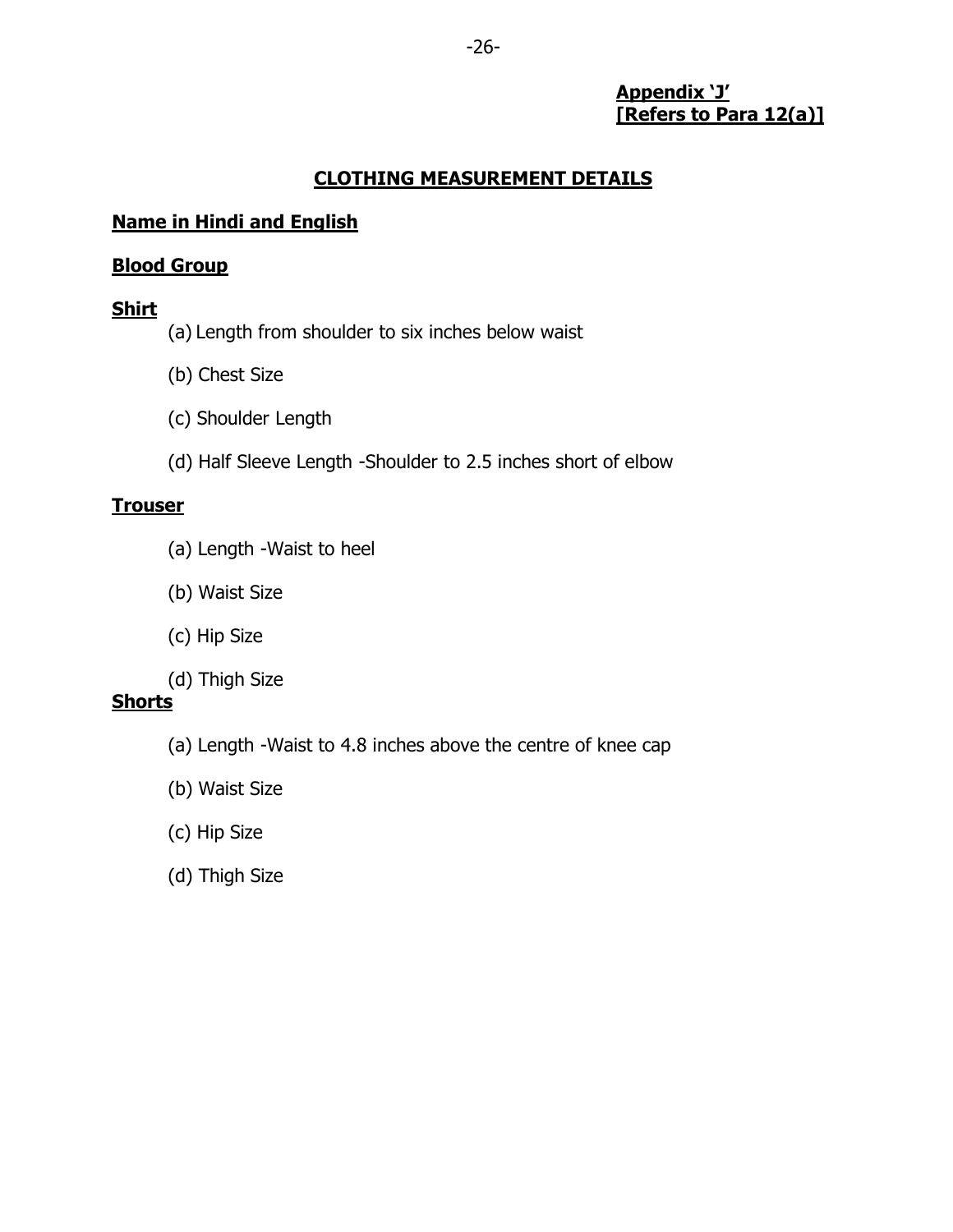#### **Appendix 'K' [Refers to Para 21]**

#### **PREVENTION OF RAGGING CERTIFICATE TO BE SIGNED BY PARENT/GUARDIAN OFCANDIDATE AND HANDED OVER BY CANDIDATE AT INDIAN NAVAL ACADEMY,EZHIMALA**

1. We hereby certify that we are aware that INA follows a zero tolerance policy towards ragging. Ragging is defined as "any disorderly conduct, whether by words, spoken or written or by an act which has the effect of teasing, treating or handling with rudeness any person, indulging in rowdy or undisciplined activities which cause or are likely to cause annoyance, hardship or psychological harm or to raise fear or apprehension thereof in a fresher or a junior under-trainee officer and which has the effect of causing or generating a sense of shame or embarrassment so as to adversely affect the psyche of a fresher or a junior under-trainee officer".

2. We fully understand that, any incident of ragging reported to us by our ward or inferred by us while interacting with him/her will be reported to the authorities at INA. We also agree that we have advised our ward not to indulge in any form of ragging.

3. We also fully understand that our ward will be required to undergo tough military training at INA, as a consequence of which he will endure physical and mental discomfort. We are aware that corrective measures by senior cadets to juniors are an integral part of training in a military academy to bring in concepts of discipline amongst the cadets and are a process of 'mentoring and grooming', and therefore, he/she will be undergoing such corrective measures during training at INA. They also build core strength and cause physical discomfort, without bringing any injury, humiliation or insult, so as to maintain discipline in the academy. Hence, we agree that authorised corrective measures to a junior by a senior are not an illegal act and cannot be compared with 'ragging' in any 'civil' college.

4. It is also agreed by us in respect to the above that in consideration of our ward being selected by the Government for the purpose of the aforesaid training, we agree that our ward is aware of the approach of Indian Naval Academy, Ezhimala towards ragging and the corrective measures/ penalties to which our ward shall be liable if found guilty of ragging (as to which the decision of the appropriate authority prescribed by the Government for the time being shall be final).

Signature of Father/Guardian

Name in Full

Place:

Date: Signature of the Candidate Date: Signature of the Candidate Date: Signature of the Candidate Name in Full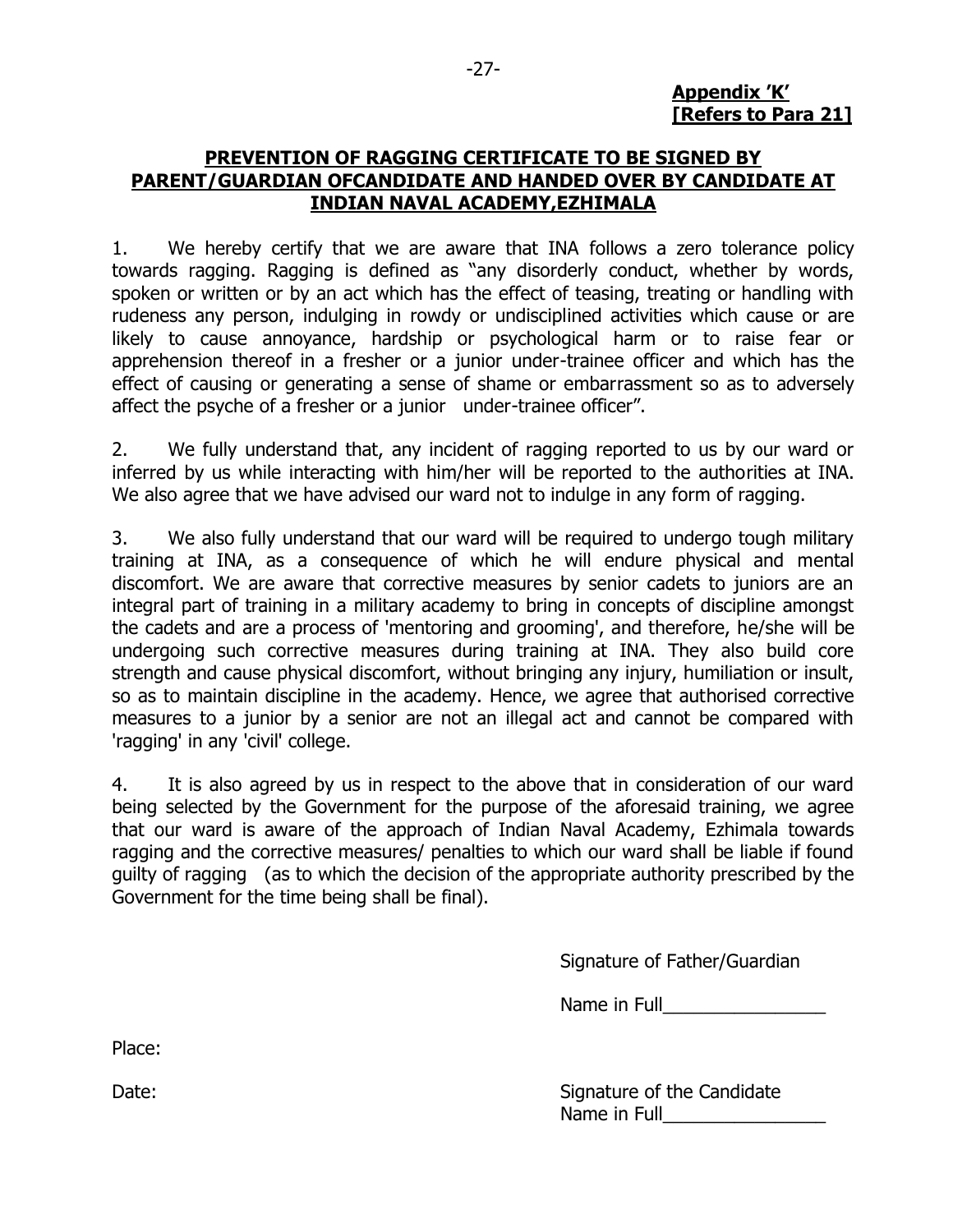#### **Appendix 'L' (Refer to Para 13(n)**

# **FORM OF CERTIFICATE TO BE SIGNED BY PARENT OR GUARDIAN OF CANDIDATE TO BE HANDED OVER AT THE NAVAL ACADEMY EZHIMALA**

1. I (Name)\_\_\_\_\_\_\_\_\_\_\_\_\_\_\_\_\_\_\_\_\_\_\_\_\_\_\_\_\_father of/ guardian of (Name)\_\_\_\_\_\_\_\_\_\_\_\_\_\_\_\_\_\_\_\_\_\_\_\_\_\_\_\_who is a candidate for a course commencing at Naval Academy, Ezhimala, with effect from \_\_\_\_\_\_\_\_\_\_\_ hereby certify that I fully understand that my son/ward\* if required will undergo training at Naval Academy, Ezhimala and Naval College of Engineering INS Shivaji, Lonavala and further training at various ships and establishment with my full and free consent and at my own risk and I or my son or ward shall not be entitled to claim any compensation or other relief from the Government in respect of any injury which my \* son/ ward may sustain in the course of or as a result of the training or where bodily infirmity or death results in the course of or as a result of surgical operation performed upon or anesthesia administered to him for the treatment of any injury as aforesaid or otherwise.

2. I also agree to abide by the decision of the Coast Guard Headquarters regarding allocation of Branch/ Service in the Coast Guard.

Place Place **Place** Signature of father/ guardian

Date\_\_\_\_\_\_\_\_\_\_\_\_\_\_\_\_\_ Name in full\_\_\_\_\_\_\_\_\_\_\_\_\_\_\_\_\_\_\_

Signature of candidate\_\_\_\_\_\_\_\_\_\_\_\_\_\_\_

Name in full

\* delete whichever is not applicable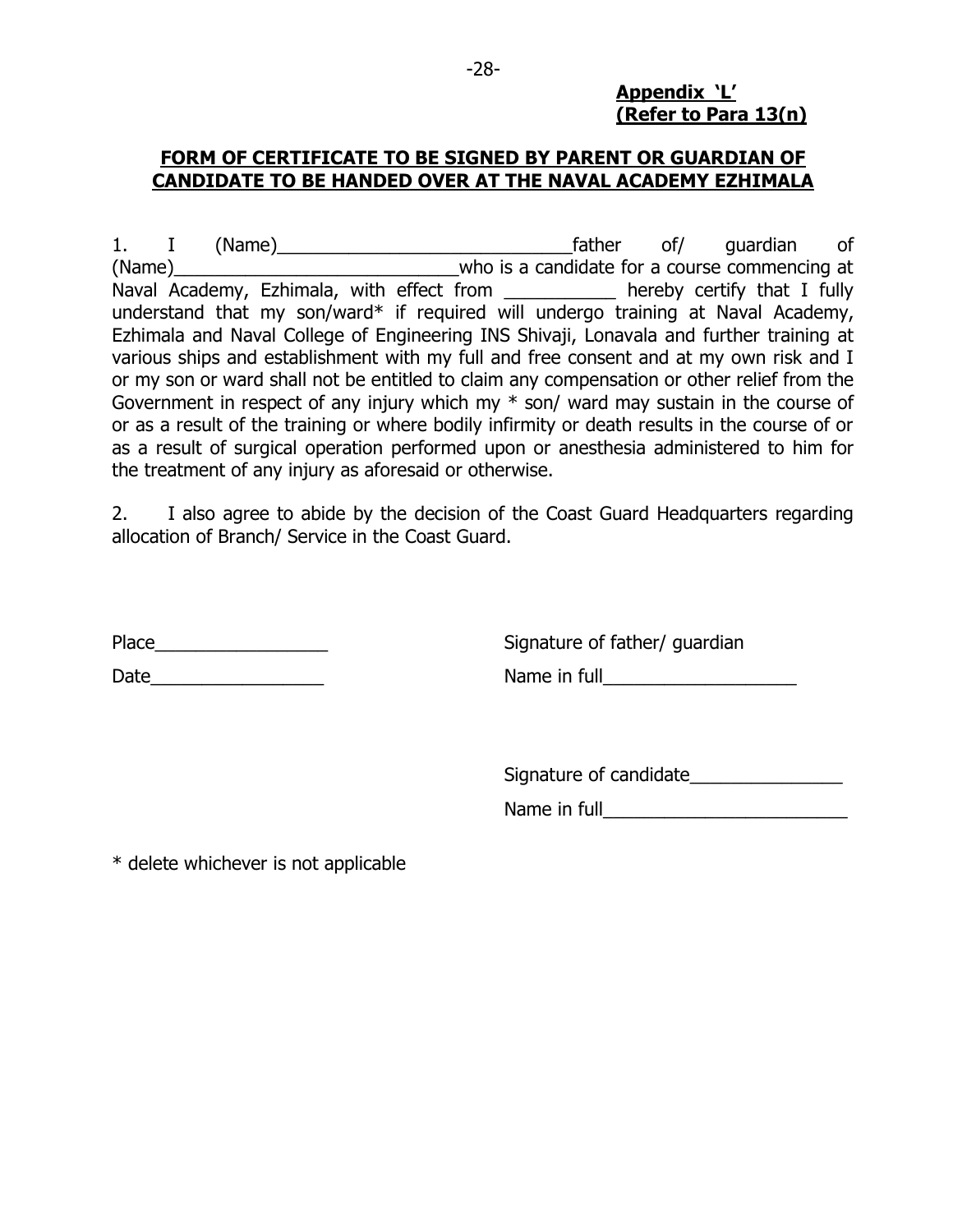#### **Appendix 'M' (Refer to para 13(p)**

## **CERTIFICATE FROM CANDIDATE SELECTED FOR ASST COMDT**

I hereby solemnly declare and undertake that:-

1. I shall not enter into or contract marriage/ keep family with me during my training period or till award of Watch Keeping Certificate/ Award of Wings or completion of probation whichever is later.

2. My appointment shall also be liable for termination for violating any of the following conditions, namely:-

(a) In case of pregnancy within three years from the date of completion of training.

(b) In case of more than two pregnancies during the entire terms of appointment.

**Note**:- **Para 2** is applicable only for **women candidates**. Male candidates may score it out being inapplicable.

Signature

Name of Candidate

Roll No\_\_\_\_\_\_\_\_\_\_\_\_\_\_\_\_\_\_\_\_\_

Dated\_\_\_\_\_\_\_\_\_\_\_\_\_\_\_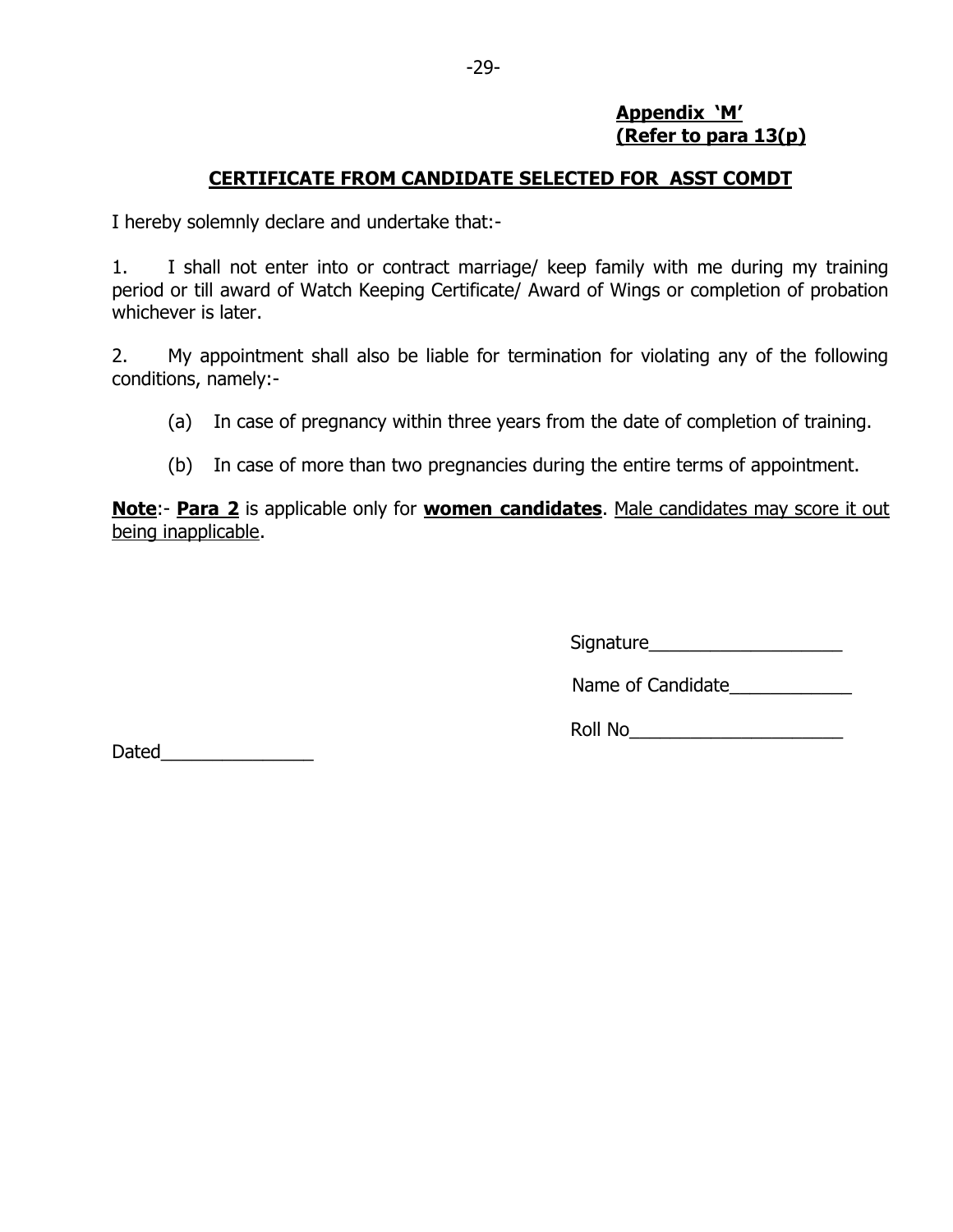#### **Appendix 'N' (Refer to para 13(q)**

#### **WILLINGNESS CERTIFICATE TO JOIN INDIAN COAST GUARD**

It is certified that I have read and understood all the terms and conditions given in the joining letter and I am ready to join Indian Coast Guard as per these terms and conditions.

 $($  )  $($  $\overrightarrow{N}$ ame & Signature of Father/Mother  $\overrightarrow{N}$  Mame & Signature of Candidate of the Candidate

Date: \_\_\_\_\_\_\_ 2020.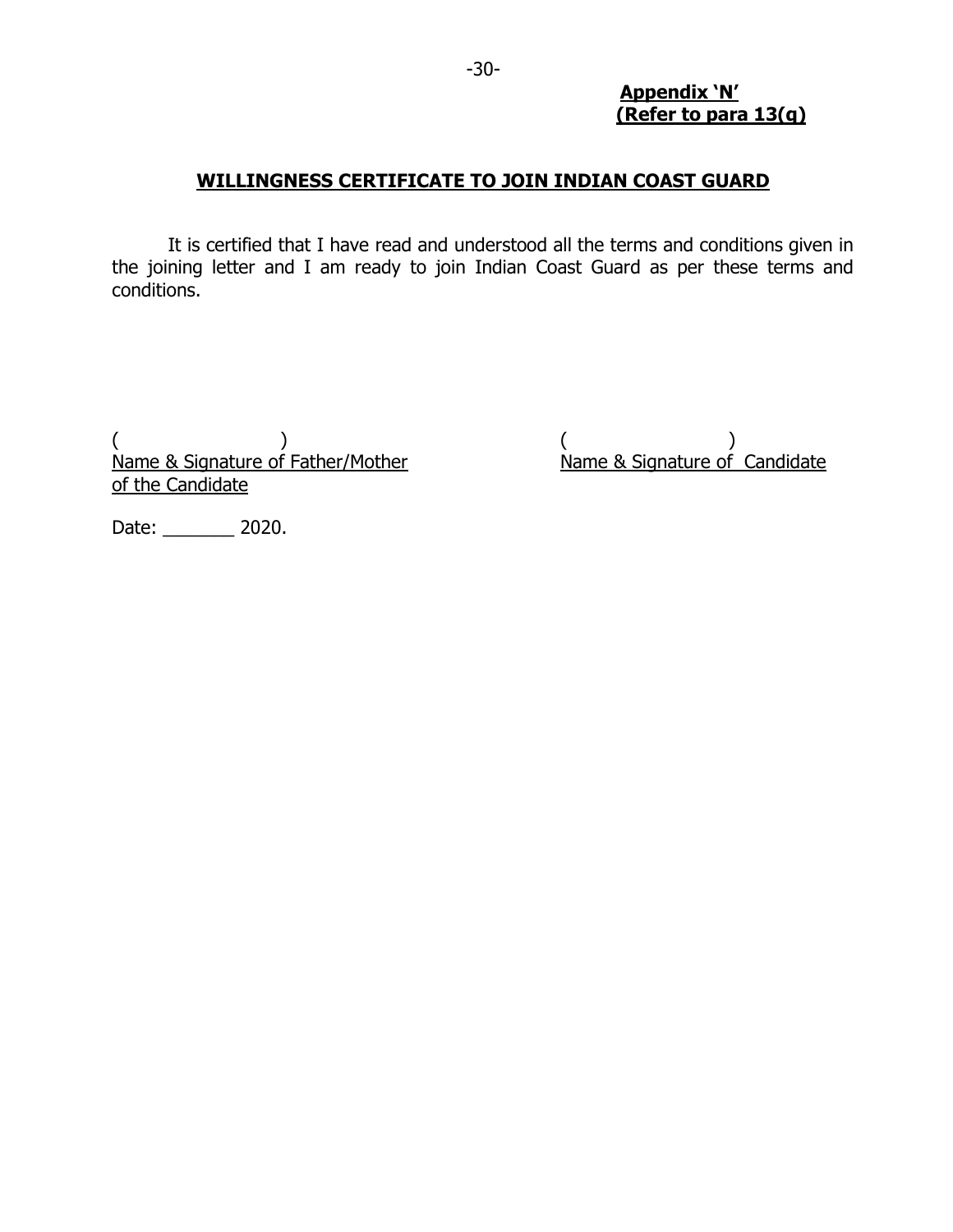#### **Appendix 'P' (Refer to para13(r)**

## **IDENTITY CERTIFICATE**

Certificate to be signed by any one of the following:-

(a) Gazetted Officers of Central or State Government.

(b) Members of Parliament or State Legislature belonging to the constituency where the candidate or his parent/ guardian, is ordinarily resident.

(c) Sub-Divisional Magistrate/ Officers.

(d) Tehsildar or Naib/ Dy. Tehsildar authorised to exercise magisterial powers.

(e) Principal/ Headmaster of the recognised School/ College/ Institution where the candidates studied last.

(f) Block Development Officers.

(g) Postmasters.

(h) Panchayat Inspectors.

Certified that I have known Shri/ Shrimati/ Kumari ………………………………………….. Son/ daughter of Shri…………………………………… for the last………….. years……….... months and that to the best of my knowledge and belief the particulars furnished by him/ her are correct.

Signature ………………………………….

Designation or Status and address……..

……………………………………………………

Place …………….

Date ………………

#### (To be filled by the Office)

- (1) Name designation and full address of the appointing authority
- (2) Post for which the candidate is being considered.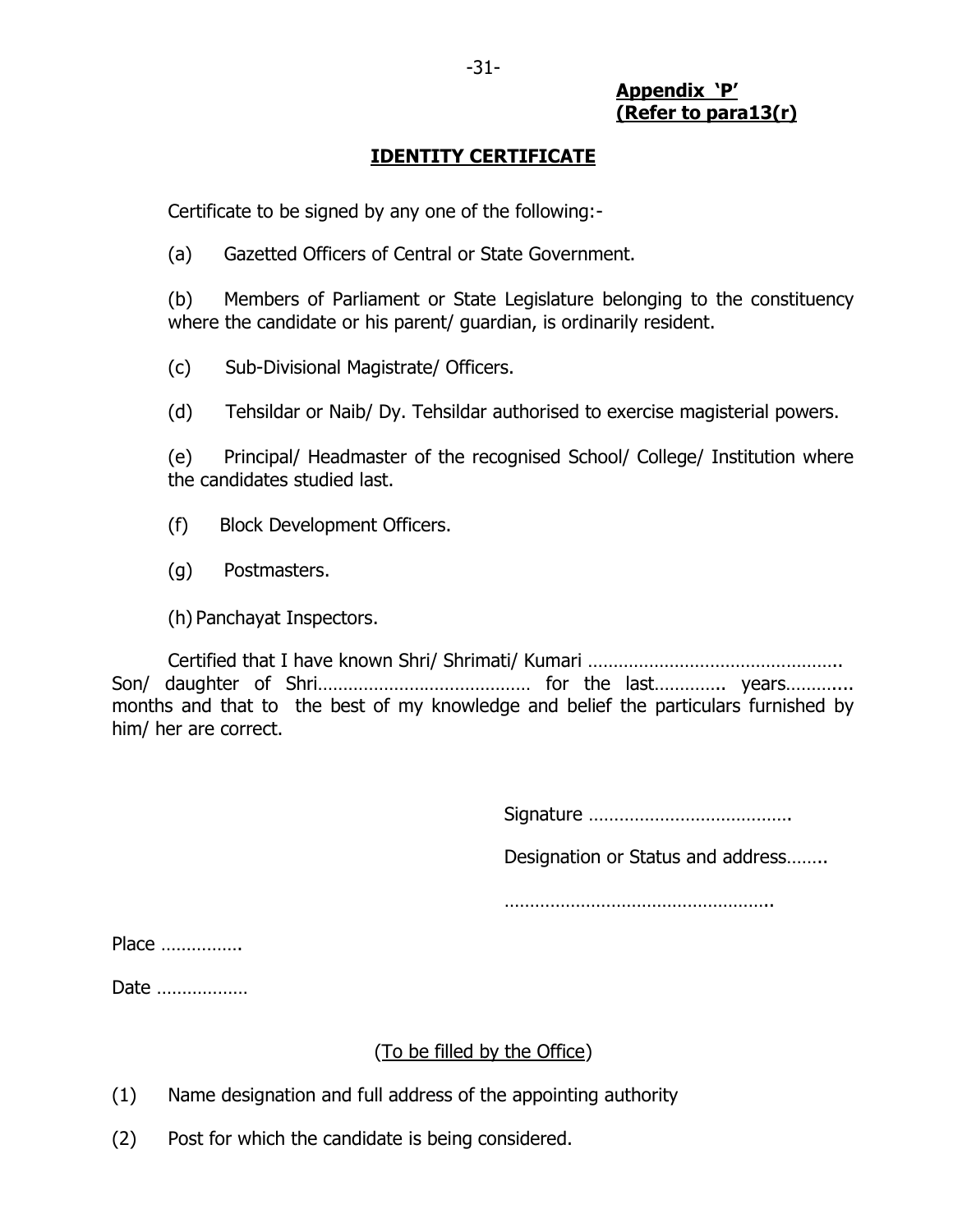## **Appendix 'Q' (Refer to para 13(s)**

#### **FOR DETAILED VERIFICATION ATTESTATION FORM ATTESTATION FORM/ WARNING**

1. The furnishing of the false information or suppression of any factual information in the Attestation Form would be disqualification and is likely to render the candidate unfit for employment under the Government.

2. If detained, convicted debarred etc. subsequent to the completion and submission of this form, the details should be communicated immediately to the authority to whom the attestation form has been sent earlier. Failing which it will be deemed to be a suppression of factual information.

3. If the fact that false information has been furnished or that there has been suppression of any factual information in the attestation form comes to notice at any time during the service of person, his services would be liable to be terminated.

| 1. Name in Full (In Block letters) with<br>aliases, if any (Please indicate if you                                                                   |  |
|------------------------------------------------------------------------------------------------------------------------------------------------------|--|
|                                                                                                                                                      |  |
| have added or dropped at any stage,                                                                                                                  |  |
| any part of your name or surname)                                                                                                                    |  |
| 2. Present Address in full (i.e. Village,                                                                                                            |  |
| Thana and District or House Number,                                                                                                                  |  |
| Lane / Street / Road and Town                                                                                                                        |  |
|                                                                                                                                                      |  |
| 3. (a) Home Address in full (i.e.<br>Village, Thana and District or House<br>Number, Lane / Street / Road and Town<br>of the District Headquarters). |  |
| (b) If originally a resident of Pakistan,<br>the address in the country and the date<br>of migration to Indian Union.                                |  |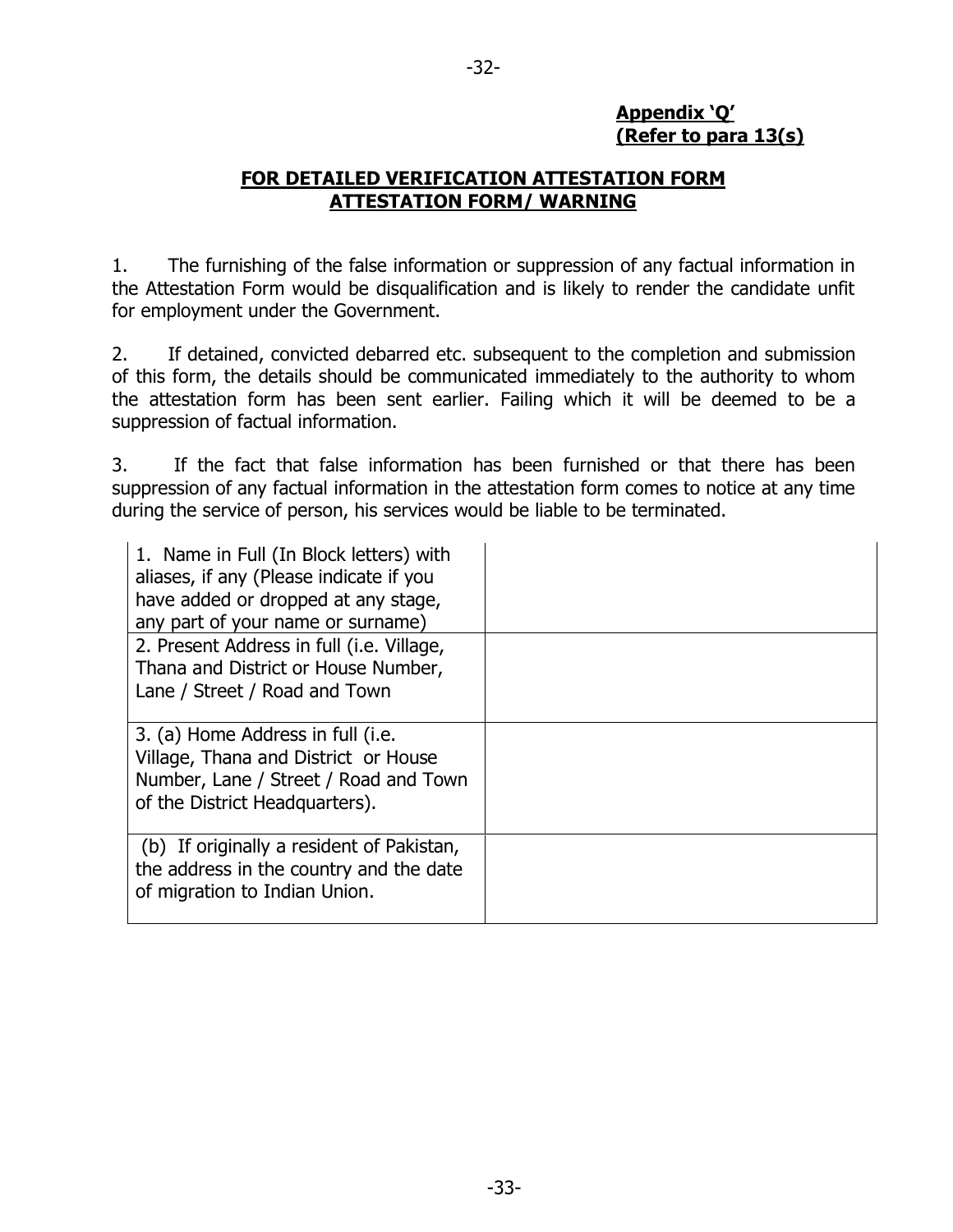4. Particulars of places (with periods of residence) where you have resided for more than one year at the time during the preceding five years. In case of stay abroad (including Pakistan) particulars of all places where you have resided for more than one year after attaining the age of 21 years, should be given.

(a)

| From | To | Residential Address in full<br>(i.e. Village Thana and<br>District or House number,<br>Lane/Street/ Road and<br>Town` | Name of the District<br>Headquarters of the place<br>mentioned the preceding<br>column) |
|------|----|-----------------------------------------------------------------------------------------------------------------------|-----------------------------------------------------------------------------------------|
|      |    |                                                                                                                       |                                                                                         |

(b)

| Relation<br>Name                                   | Nationality<br>(By Birth<br>and $/$ or by<br>domicile) | Place of<br><b>Birth</b> | Occupation<br>(if employed;<br>give full<br>designation<br>& official<br>address) | <b>Present Postal</b><br><b>Address</b><br>(if Dead, give<br>last Address) | Permanent<br>Home<br><b>Address</b> |
|----------------------------------------------------|--------------------------------------------------------|--------------------------|-----------------------------------------------------------------------------------|----------------------------------------------------------------------------|-------------------------------------|
| (i) Father<br>(Name in<br>Full, aliases if<br>any) |                                                        |                          |                                                                                   |                                                                            |                                     |
| (ii) Mother                                        |                                                        |                          |                                                                                   |                                                                            |                                     |
| (iii) Wife/<br>Husband                             |                                                        |                          |                                                                                   |                                                                            |                                     |
| (iv)<br>Brother(s)                                 |                                                        |                          |                                                                                   |                                                                            |                                     |
| $(v)$ Sister $(s)$                                 |                                                        |                          |                                                                                   |                                                                            |                                     |

(c) Information to be furnished with regards to son(s) and / or daughter(s) in case they are studying living in foreign country.

| <b>Name</b> | <b>Nationality</b><br>(by birth and<br>or by<br>domicile) | Place of<br><b>Birth</b> | Country in which<br>studying/living<br>with full address | Date from which<br>studying/living in the<br>country mentioned in<br>previous column |
|-------------|-----------------------------------------------------------|--------------------------|----------------------------------------------------------|--------------------------------------------------------------------------------------|
|             |                                                           |                          |                                                          |                                                                                      |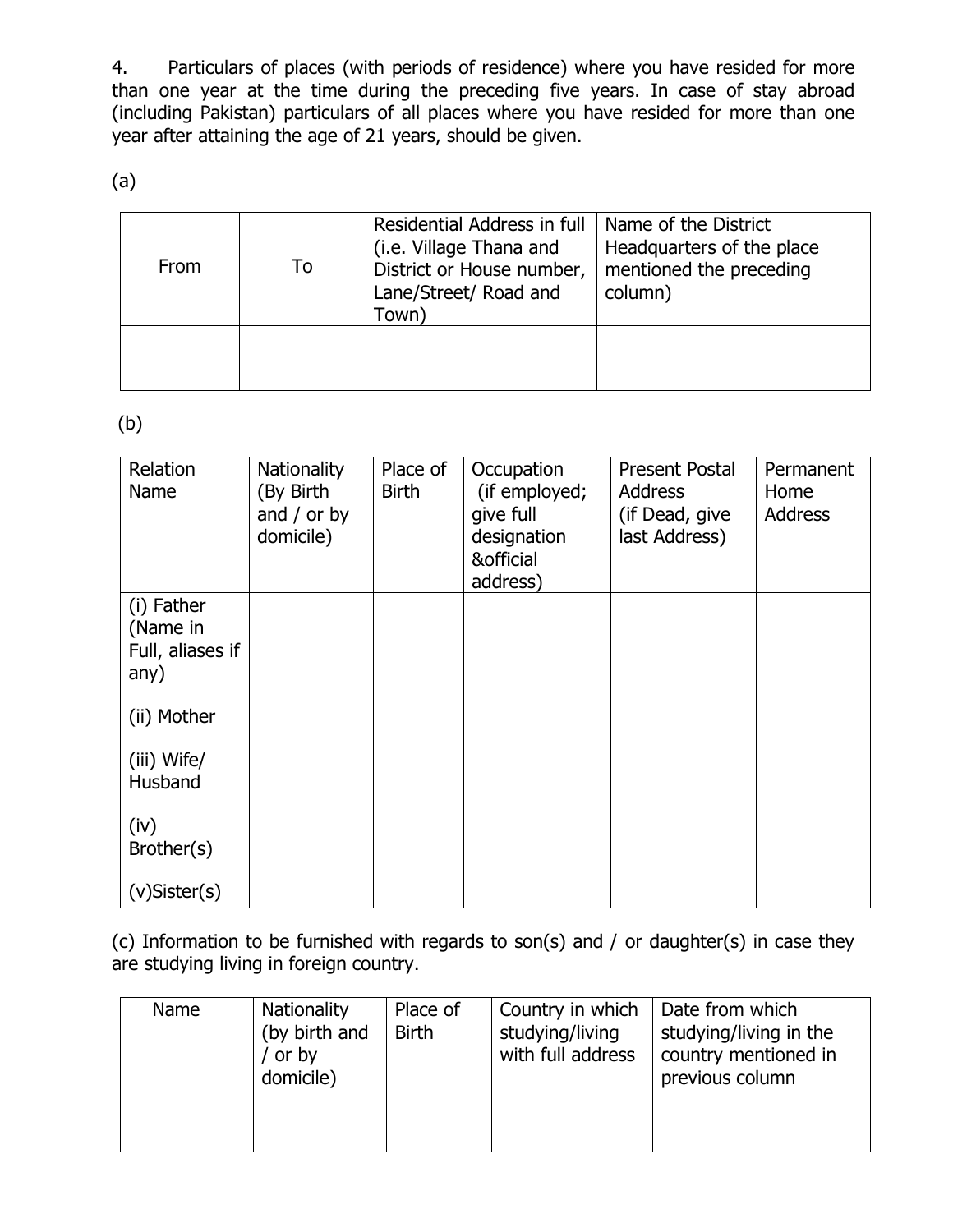- 6. Nationality:
- 7. (a) Date of Birth (in Christian era)
	- (b) Present Age
	- (c) Age at Matriculation
- 8. (a) Place of Birth, District and State in which situated
	- (b) District and State to which you belong
	- (c) District and State to which you father originally belongs
- 9. (a) Your Religion
	- (b) Are you a member of a Scheduled Caste / Answer 'Yes' or 'No'

10. Educational qualifications showing place of education with years in schools and college since  $15<sup>th</sup>$  year of the age:-

| Name<br>college<br>address | of<br>with | full | school/ Date of entering | Date of leaving | Examination passed |
|----------------------------|------------|------|--------------------------|-----------------|--------------------|
|                            |            |      |                          |                 |                    |

11. (a) Are you holding or have any time held an appointment under the Central of State Government or a semi-Government or a quasi Government body, or an autonomous body, or a public undertaking, or a private firm or institution. If so give full particulars with dates of employment, up-to-date.

| Period |    | Designation,         | Full Name and | Reason of leaving |
|--------|----|----------------------|---------------|-------------------|
| From   | To | emoluments and       | address of    | previous service  |
|        |    | nature of employment | employer      |                   |
|        |    |                      |               |                   |
|        |    |                      |               |                   |
|        |    |                      |               |                   |
|        |    |                      |               |                   |

(b) If the previous employment was under the Government of India / State Government / Undertaking owned or controlled by the Govt. of India or a State Government / Autonomous body / University / Local body. If you had left service on giving a months' notice under Rule 5 of the Central Civil Services (temporary service) Rules, 1965 or any similar corresponding Rules, were any disciplinary proceeding framed against you, or had you been called upon to explain your conduct in any matter at the time you gave notice of termination of service, or at a subsequent date, before your services actually terminated.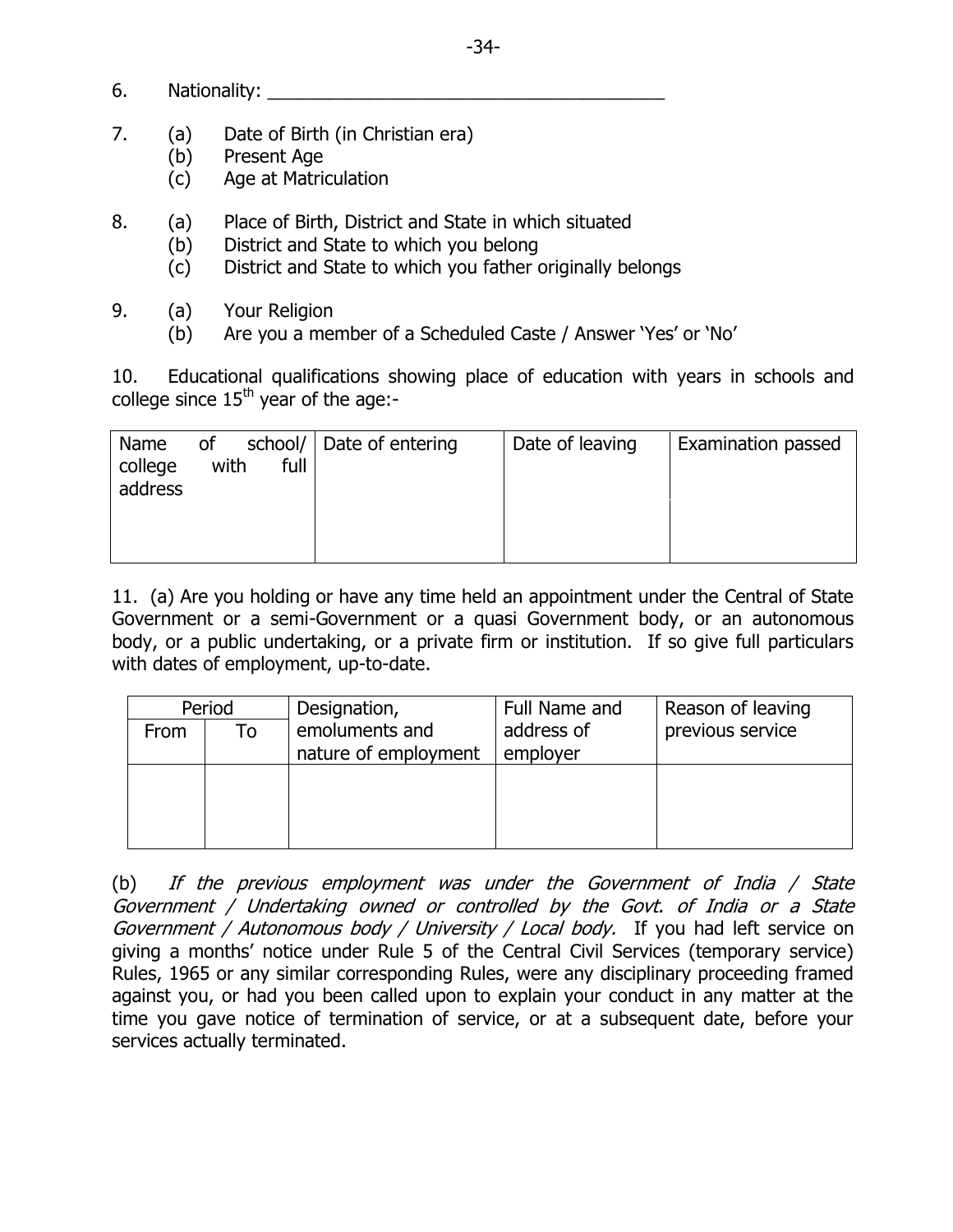| 12. | (a) | (i)<br>Have you ever been arrested?<br>(ii)<br>Have you ever been prosecuted?<br>(iii)<br>Have you ever been keep under detention?<br>Have you ever been bound down?<br>(iv)    | Yes/No<br>Yes/No<br>Yes/No<br>Yes/No<br>Yes/No |
|-----|-----|---------------------------------------------------------------------------------------------------------------------------------------------------------------------------------|------------------------------------------------|
|     |     | Have you ever been fined by a court of law<br>(v)<br>Have you ever been convicted by a court of<br>(vi)<br>law for any offence?                                                 | Yes/No                                         |
|     |     | Have your ever been debarred from any examination<br>(vii)<br>or rusticated by any university or any other educational<br>authority/ institution ?                              | Yes/No                                         |
|     |     | (viii) Have you ever been debarred disqualified by any<br>Public service commission/ Staff selection commission                                                                 |                                                |
|     |     | or any of its examination/ selection?<br>Is any case pending against you in any court of law at<br>(ix)                                                                         | Yes/No                                         |
|     |     | The time of filling up this Attestation Form?<br>Is any case pending against you in any university or<br>(x)<br>any other their educational authority / Institution at the time | Yes/No                                         |
|     |     | of filling up this Attestation form?<br>Whether discharged / expelled / withdrawn from any<br>(xi)                                                                              | Yes/No                                         |
|     |     | Training institute under the Govt. otherwise?                                                                                                                                   | Yes/No                                         |

(b) If the answer to any of the above mentioned question is 'Yes", give full particular of the case/ arrest/ detention/ fined/ conviction/ sentence/ punishment etc. and/ or the nature of the case pending in the court/ university/ educational authority etc. at the time of the case pending in the court/ university/ educational authority etc. at the time of filling up this form.

Note: (i) Please also see the "warning" at the top of this Attestation form.

(ii) Specific answers to each of the questions should be given by striking out "Yes" or "No" as the case may be.

13. Name of two responsible persons of your locality or two referees to whom you are known.

- (i) ……………………………
- (ii) ……………………………

I certify that the foregoing information is correct and complete to the best of my knowledge and belief. I am unaware of any circumstances which might impair my fitness for employment under Government.

Date: Signature of candidate…………………………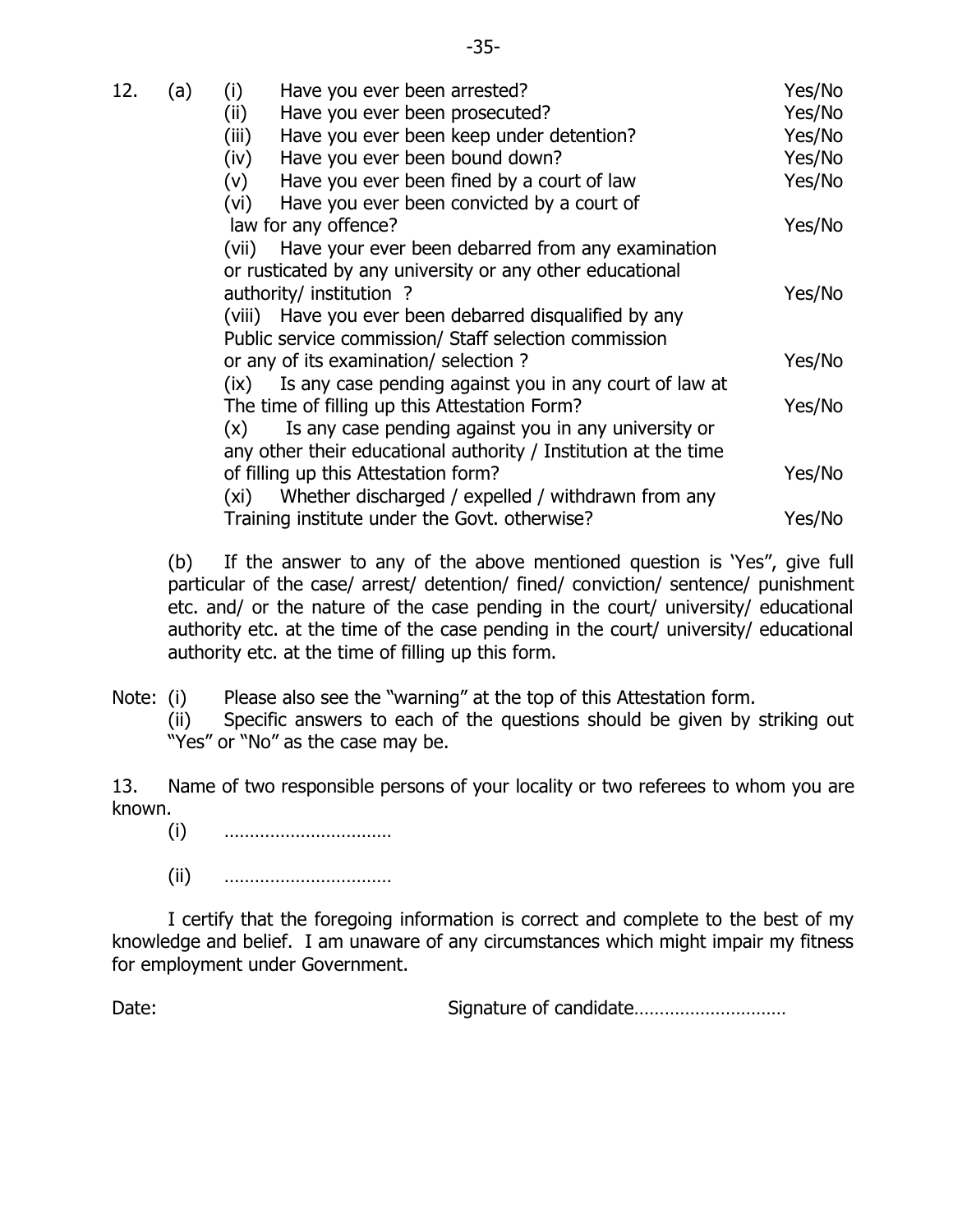#### **COVID19 QUICK GUIDANCE FOR CANDIDATES**

1. **Preamble**. Due to rapid spread of novel Coronavirus Diseases (COVID-19) throughout the country, several safety guidelines and travel restrictions have been issued by the Government of India to contain the outspread. The Indian Naval Academy(INA) is closely monitoring and carefully preparing for the for the coming induction of trainees for **Spring Term 2022** scheduled from end Dec 21. Candidates who have been directed to join INA would be traversing through various states/ districts categorised into 'zones' viz Red, Orange and Green. While the INA remains a low-risk area, certain measures in accordance with National directives for COVID-19 management issued by GoI/ MHA, have been enumerated in succeeding paragraphs for the safety and good health of candidates scheduled to join INA.

2. **COVID Free Certificate**. All candidates are to compulsorily carry COVID free certificates (issued by State/ District medical authorities).

3. **Arogya Setu APP**. All candidates are to compulsorily download and register on ‗**Arogya Setu App**' on their smart phones(if held).

4. **Travel Advisory**. All candidates are advised to visit **mha.gov.in** for the latest travel/ safety advisories. Following points are to be strictly followed while travelling from home station/ place of residence to INA:-

#### (a) **Wearing of face cover/ mask is compulsory at all times (all trainees are to compulsorily carry five pairs of facial masks)**.

(b) All candidates are advised to minimise contact with other travellers. **Maintain a daily contact diary to record interaction details for last 14 days preceding date of arrival at INA.** The same would be collected for contact tracing at the induction cell at INA.

(c) Adequate physical distancing is to be maintained atall times (**atleast six feet**, wherever possible). Avoid handshakes.

(d) Frequentsanitisationofhands(carryadequatesanitiserstillarrivalatINA).

(e) All candidates are advised to carry adequate packed food/ including fruits and water for the duration of journey. Minimise use of public toilets/ urinals.

(f) If sitting for prolonged duration, such as at a waiting room or at the airport, sanitise the armrests and other surfaces which could have been touched by others using sanitiser and tissue paper.

(g) Always cough/sneeze into your elbow, if not in possession of personal handkerchief.